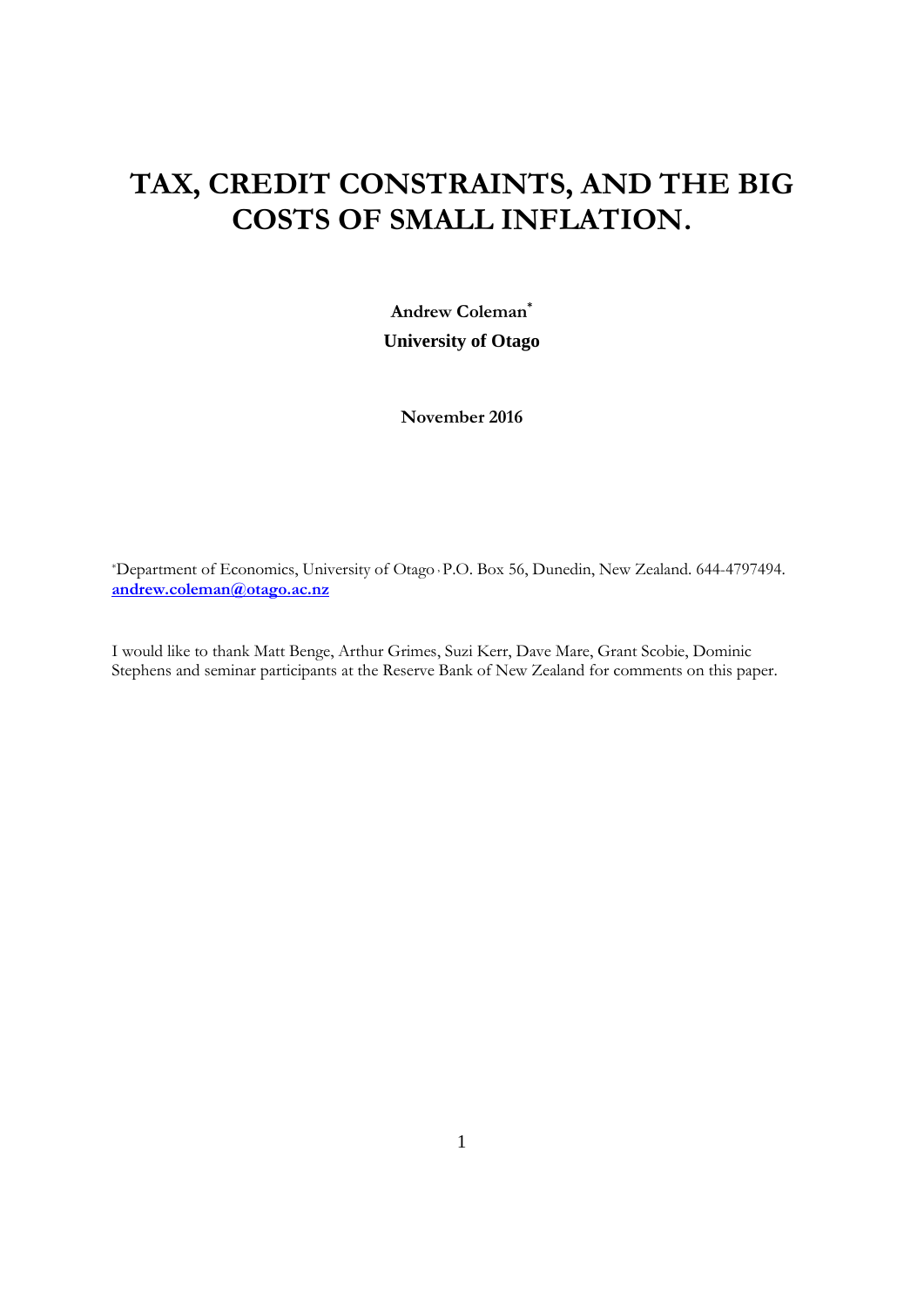#### **Abstract**

This paper develops a heterogeneous-agent overlapping generations model that examines how the neutrality of the tax system with respect to inflation depends on the price elasticity of the housing supply. The model, which endogenises house prices and rents, and which incorporates detailed tax regulations and bank-imposed credit constraints, shows (i) inflation has large effects on the tenure arrangements of young households irrespective of the housing supply elasticity; and (ii) inflation can improve the welfare of some low income young households if the supply is sufficiently elastic. The welfare costs of inflation are reduced by taxing real rather than nominal interest.

**JEL classification: E40, E58**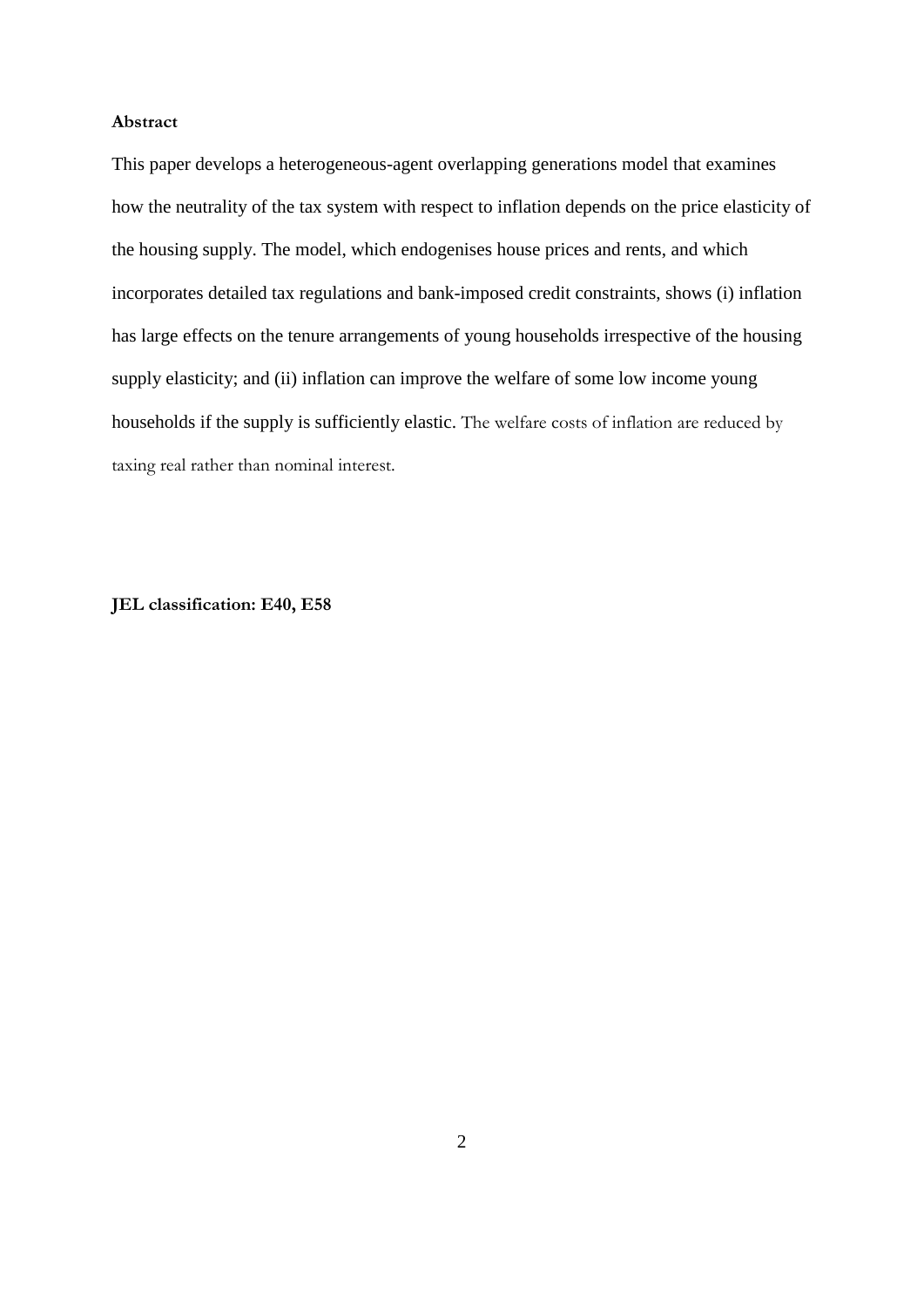#### **I. INTRODUCTION**

This paper analyses how the interaction of inflation, the tax system, and bank-imposed capital constraints affects housing markets. It has been sparked by concern that even in New Zealand's post-1990 low inflation environment the home-ownership rates of young low-income households are declining because of tax laws that favour investment in rental property rather than interest earning assets. By itself, the interaction of inflation with the tax system is not sufficient to reduce home ownership rates, for property acts as a tax shelter for owner-occupiers. But the credit constraints borrowers face are also exacerbated by inflation, as banks typically do not alter their loan conditions when inflation and interest rates change. If banks do not increase the amount credit-constrained households can borrow when debt servicing payments increase, it becomes more difficult for them to purchase houses (Modigliani (1976); Kearl (1979)).

The paper uses a version of the Modigliani-Brumberg overlapping generations model developed by Ortalo-Magné and Rady (1998, 2006) to explore the issue. The model has a plethora of households who differ by age, income, marginal tax rate, and the extent they can borrow. These households choose their consumption levels, save for retirement, borrow and lend subject to realistic borrowing constraints, buy or rent different sized houses for their own use, and decide whether or not to invest in housing. House prices are determined endogenously by matching the supply of houses with the collective demand for housing by owner-occupiers and landlords.

The model suggests small increases in the inflation rate *can* have large effects on home ownership rates even when inflation is perfectly anticipated. If the housing supply is inelastic, landlords – attracted by tax-free capital gains – bid up property prices and young households are squeezed out of the market because mortgage repayments are more onerous. If the housing supply is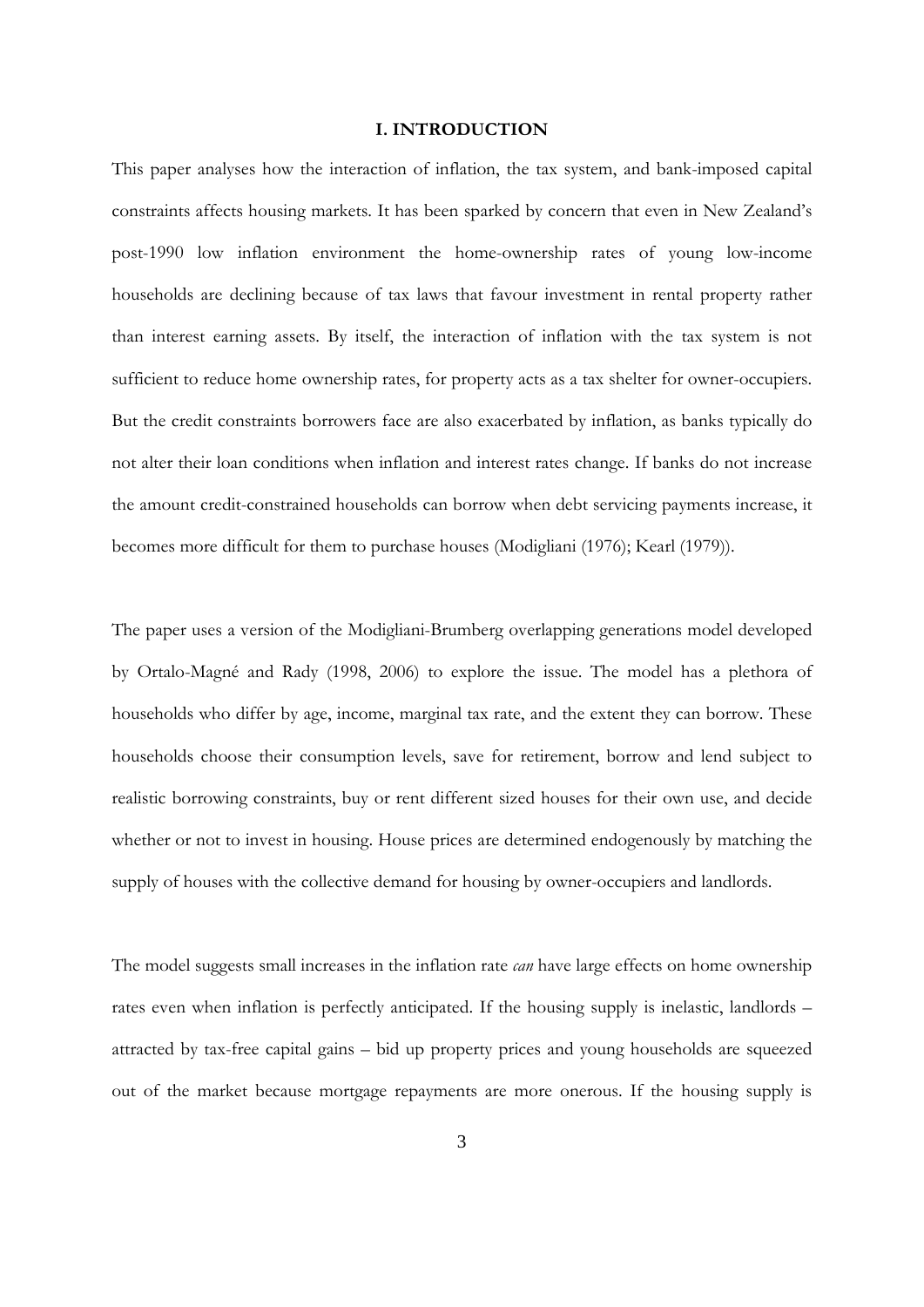elastic, landlords bid down rents, and credit constrained households are induced to rent instead of purchasing a house. The increase in the number of households renting in response to an increase in the inflation rate is a decreasing function of real interest rates. When real interest rates are above 6 percent (as they were in New Zealand between 1985 and 1998) moderate inflation has relatively little effect on the fraction of households choosing to rent. But when real mortgage rates are 5% or lower, a one percentage point increase in inflation leads to an 8 - 11 percentage point decline in home ownership rates among young households.

The effect of inflation on housing markets depends on the interaction of taxes and credit constraints, and largely disappears if there is only one distortion. Without borrowing restrictions, variation in the inflation rate has little effect on homeownership rates as households can alter their repayment schedules to maintain real consumption patterns. If banks impose credit constraints but the inflation component of interest earnings is exempted from tax, a one percentage point rise in inflation reduces homeownership rates among young households by 2 - 3 rather than 8-11 percentage points. This reinforces the traditional view of economists that taxing the inflation component of interest earnings is highly distortionary, even at low inflation rates (Viner (1923); Nowotny (1980); Fischer and Summers (1989); Feldstein (1996, 1997)).

The model is used to calculate how inflation affects welfare. When nominal interest income is taxed, agents have log-linear utility functions, and the supply of housing is inelastic, an increase in the inflation rate from 0 to 3 percent reduces lifetime welfare for almost all agents by 2 - 4 percent. This loss occurs for two reasons. First, nominal interest rates and real house prices increase, forcing young people to rent rather than buy or to buy a small rather than a large house. Secondly, real after-tax interest rates decrease, reducing the incentive to accumulate capital for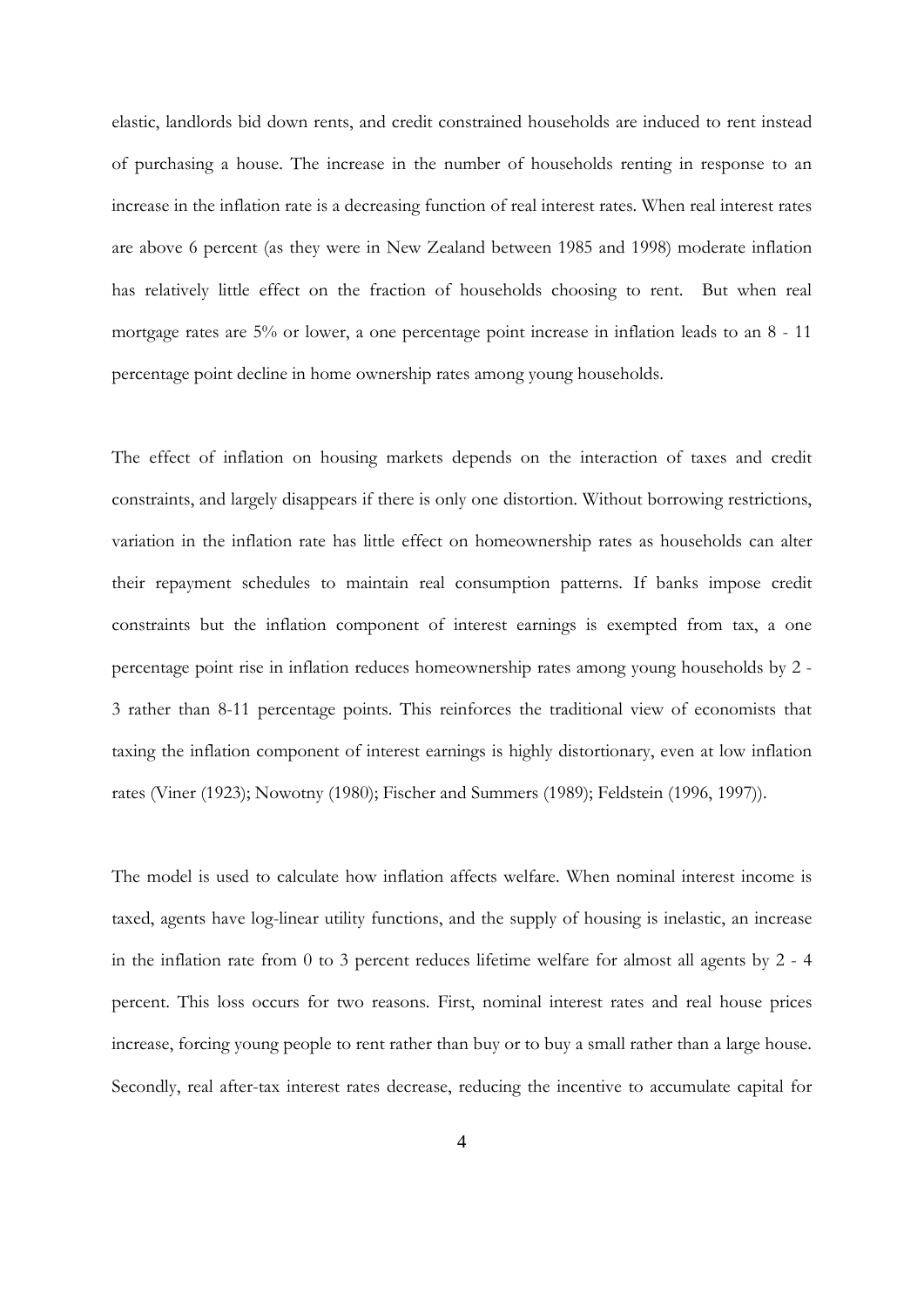retirement. However, inflation is not necessarily bad when the supply of housing is elastic, as rents fall. The welfare of some low income households increases as lower rents allow them to increase consumption when they are young and credit constrained. Inflation still causes welfare losses for middle and high income households, however, as it makes house purchase more difficult while young, and reduces the return to saving as after tax-real interest rates decline.

The implication that young people can benefit from inflation is not prominent in the literature (for an exception, see Pozdena 1988). While this result may seem perverse, it occurs because of the existence of two distortions: the restrictions imposed on young people that prevent them borrowing against future income; and the excessive taxation of real interest earnings when inflation occurs. In a world of second best, inflation can improve the welfare of credit constrained young people by inducing unconstrained landlords to offer them low rents.

The model highlights two issues relevant to current policy in New Zealand. First, the deterioration in housing affordability that occurred after 2001 may have been partly caused by the increase in the average inflation rate that occurred after the inflation target was raised in 2001. This paper suggests it matters whether inflation is in the top or bottom end of the  $1 - 3$ percent inflation target range. Secondly, the adverse effects of inflation can be ameliorated through tax reform if it is too difficult for the central bank to achieve very low rates of inflation.

The model is related to several earlier papers. It is conceptually similar to Feldstein (1997) but clarifies his insights by incorporating a rental housing sector and different after-tax interest rates for borrowers and lenders. It extends the models used by Slemrod (1982) and Hayashi, Ito, and Slemrod (1988) to study individual lifecycle optimisation by endogenising house prices. It adopts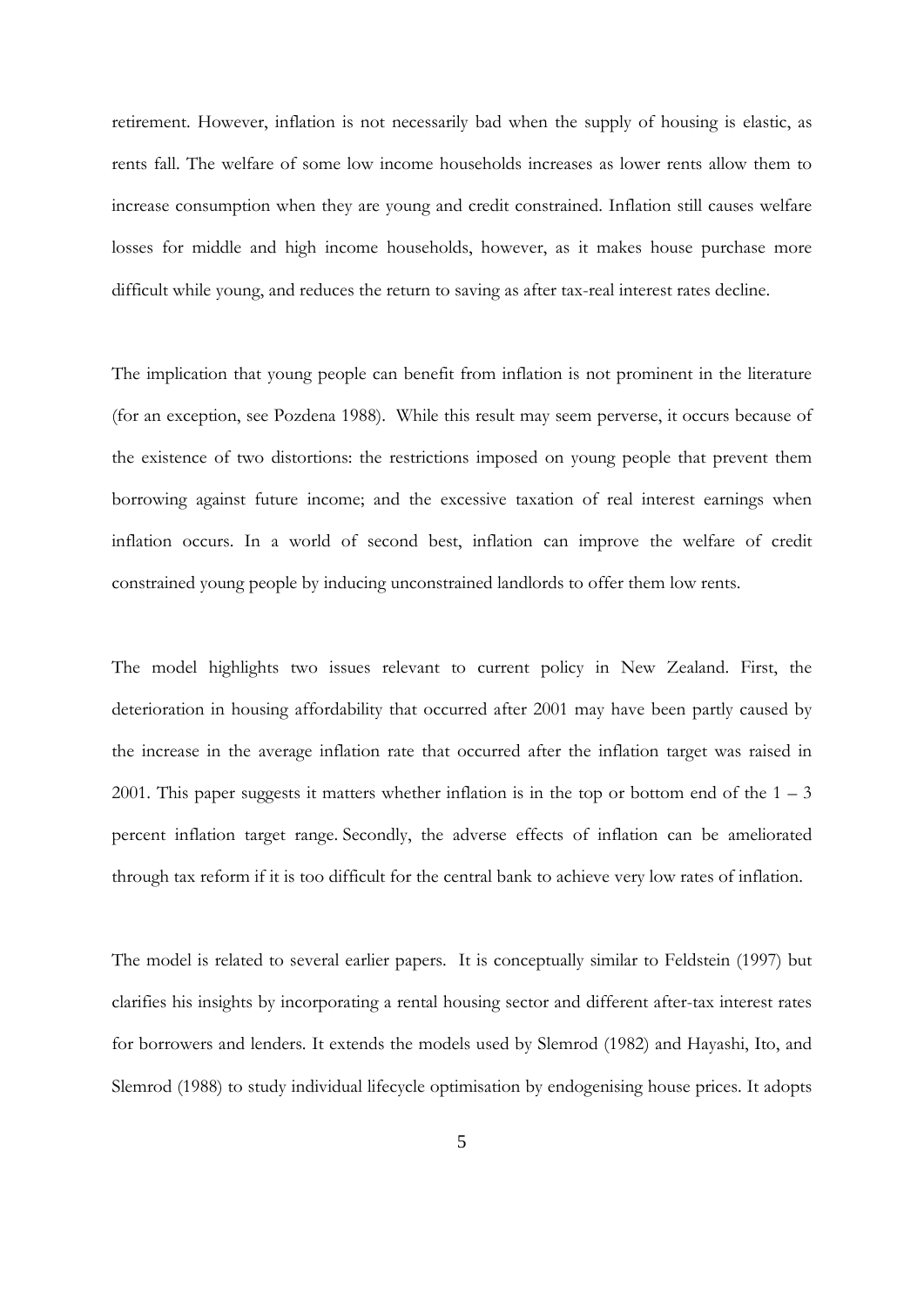the Ortalo-Magné and Rady (2006) framework (rather than various alternatives) so house prices can be determined endogenously, but extends it by incorporating taxes and by allowing an elastic housing supply. Lastly, it complements Coleman (2010) which uses a similar model to examine the effects of capital gains taxes and rather than the distortionary effects of inflation.

This paper complements several other papers that investigate how mortgage finance affects housing markets (for a review see Kursten (2005)). Using a version of the life-cycle model developed by Aiyagari (1994), Li and Yao (2007) investigate the determinants of household decisions to rent or buy when house prices are determined exogenously. They show the design features of long term mortgages have important effects on the housing choices of young households when the inflation rate is non-zero. Chambers, Garriga, and Schlagenhauf (2009) also explore how mortgage contracts affect housing demand in an inflationary environment, arguing that contract designs that adjust for inflation increase the welfare of young credit-constrained households. They leave housing supply issues to further research. Kiyotaki et al (2011) use a lifecycle model with housing demand and credit constraints to examine long term distribution issues, but do not use it to explore the interaction of inflation with the tax system.

The details of the model are presented in section 2. In section 3, key results of the model are shown for four different scenarios: when the housing supply is elastic or inelastic; and when the inflation component of interest is taxed or tax exempt. This is followed by an analysis of the dependence of the results on key parameters. Finally, conclusions are offered in section 5.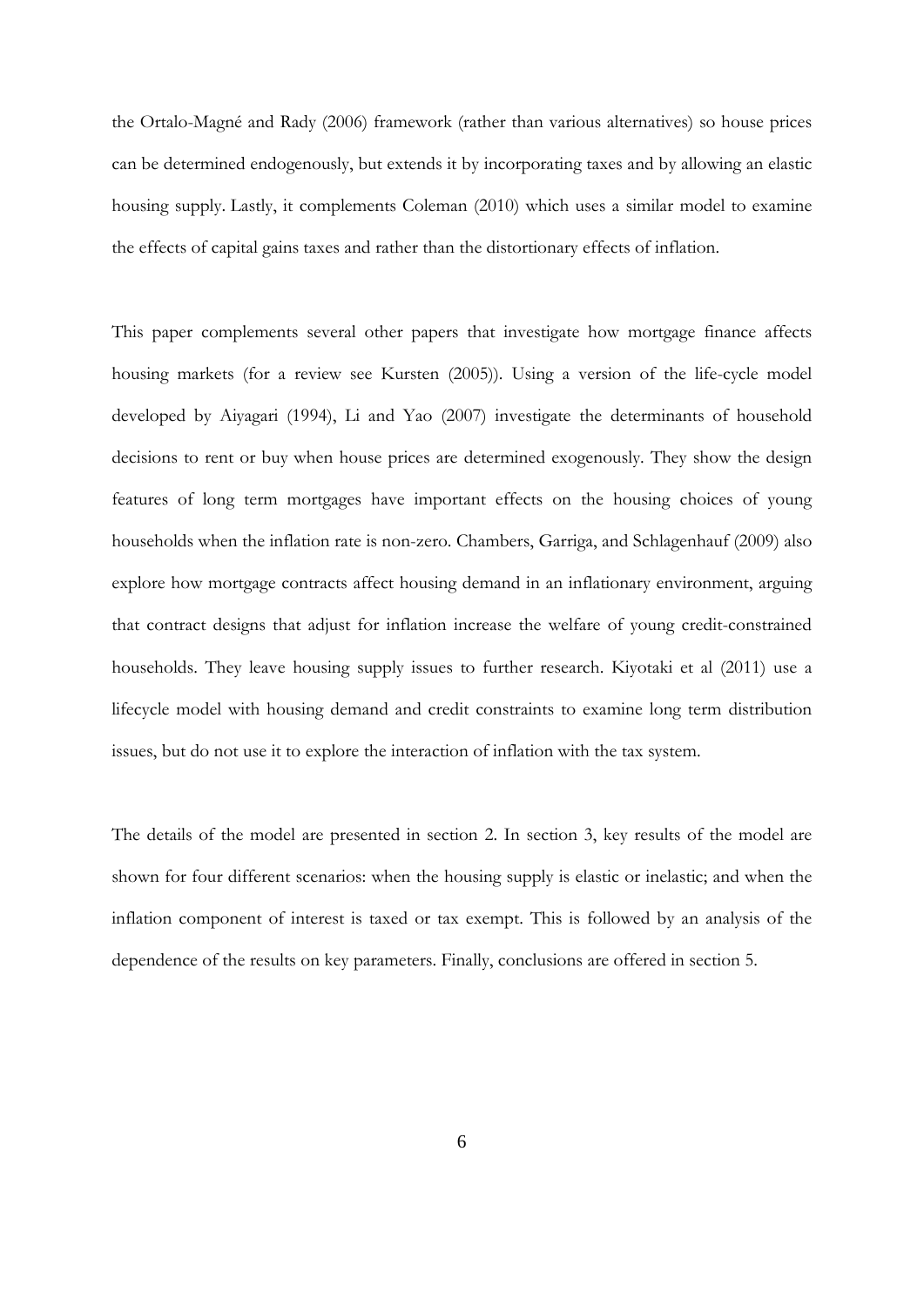#### **II. AN INTERGENERATIONAL MODEL OF HOUSING DEMAND**

#### **a) The basic framework**

The model is based on the overlapping generations housing model of Ortalo-Magné and Rady (2006). There are four overlapping cohorts, each living for four equal periods  $i = \{0,1,2,3\}$  that represent three working and one retired life stages. Agents differ by income. In period *t* agent *j* born in period *t-i* supplies labour inelastically and has real labour income

$$
Y_t^{i,j} = \omega_j g_i Y_{t-i}^0 \tag{1}
$$

where  $\omega_j$  = an idiosyncratic factor affecting agent j relative to average cohort earnings;  $g_i$  = a factor reflecting the life-cycle earnings of the cohort in its  $i^{\text{th}}$  period; and  $Y_{t-i}^0$  = the average income of the cohort at time of birth. Agents have a constant place in the within-cohort income distribution (agent 1 has the lowest income). Nominal income is  $P_t Y_t^{i,j}$ , where  $P_t$  is the pre-tax price of the good. An indirect tax  $\tau^s$  is applied to goods other than housing, so the post tax prices of goods are  $(1 + \tau^s)P_t$ . Incomes and goods prices increase at the constant inflation rate π.

Agents obtain utility from the consumption of goods and housing. In each period an agent chooses real consumption  $c_i^{i,j}$ , and one of three housing options: they can rent a small house or flat (R), purchase a flat (F), or purchase a larger house (H). Age zero agents can also live with their parents at no cost, although they gain no utility from doing so.<sup>[1](#page-35-0)</sup> In period  $t$  agents get utility

$$
u(c_t^{i,j}, \mathbf{I}_t^{i,j,h}) = \ln(c_t^{i,j}) + \sum_h v^h I_t^{i,j,h}
$$
 (2)

where  $\mathbf{I}_{t}^{i,j,h} = \left\{ I_{t}^{i,j,R}, I_{t}^{i,j,F}, I_{t}^{i,j,H} \right\}$  is a vector of indicator variables equal to one if the agent has housing tenure *h* in period *i* of his or her life at time *t*.  $v^H > v^F$  as houses are bigger than flats, and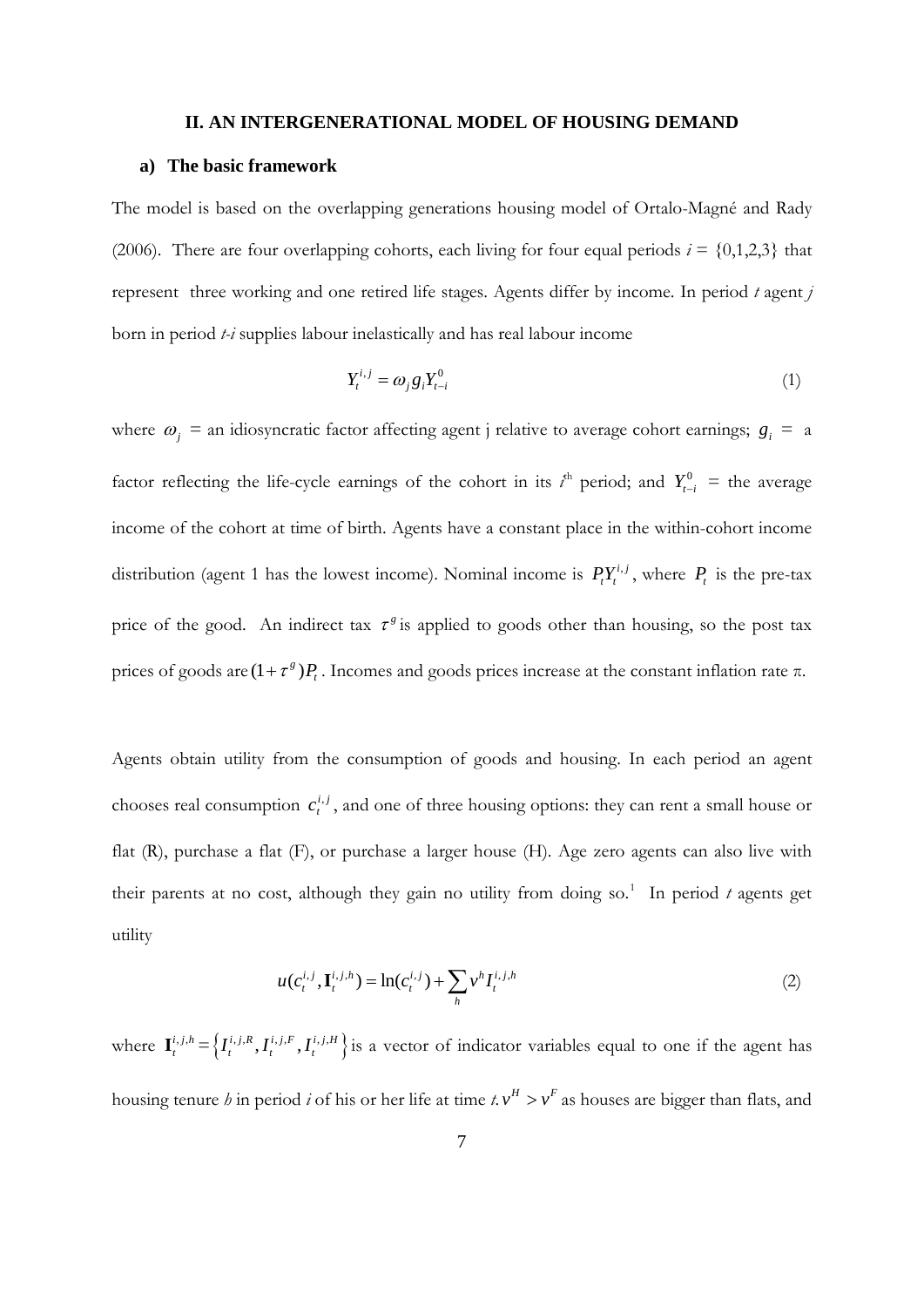$v<sup>F</sup> > v<sup>R</sup>$ , as agents can modify an owned flat to their own taste. Agents born at time *t* choose consumption and housing paths to maximise discounted lifetime utility:

$$
U = \sum_{i=0}^{3} \beta^{i} u(c_{t+i}^{i,j}, \mathbf{I}_{t+i}^{i,j,h})
$$
 (3)

At the start of each period households receive income and consume; borrow or lend; and rent, buy, or sell property. In the last period, they sell all assets except their last house, repay any debts, and consume their remaining wealth. They die at the end of period 3, bequesting their house to a younger agent. At time *t* a fraction <sup>κ</sup>*<sup>i</sup>* is left to members of the cohort born at *t-i*; it is either left to the jth agent, preserving the intergenerational income ranking, or equally distributed across all agents of the cohort.<sup>[2](#page-36-0)</sup> In this paper,  $\kappa_2 = 1$  so agents do not inherit until late in life: if agents inherit early, they have less need to save for housing.

#### **b) Taxes and the housing market**

Five features of the New Zealand tax system are modelled. (1) There are two marginal tax rates,  $\tau_1$  and  $\tau_2 \geq \tau_1$  for agents with income greater than a constant real threshold  $\tau^*$ . These tax rates are applied to rental and interest income. (2) Imputed rent is tax exempt. (3) There is no capital gains tax. (4) Landlords but not home-owners can deduct mortgage interest payments from their taxable income. (5) There is an indirect tax  $\tau^s$  on consumption expenditure but not rent or housing.  $\tau^g$  is determined endogenously so that sum of indirect taxes and capital income taxes equal a fraction  $\tau^{s^*} = 10$  percent of labour income. This ensures that changes in the tax system do not alter the government's tax revenue. Government expenditure does not generate utility.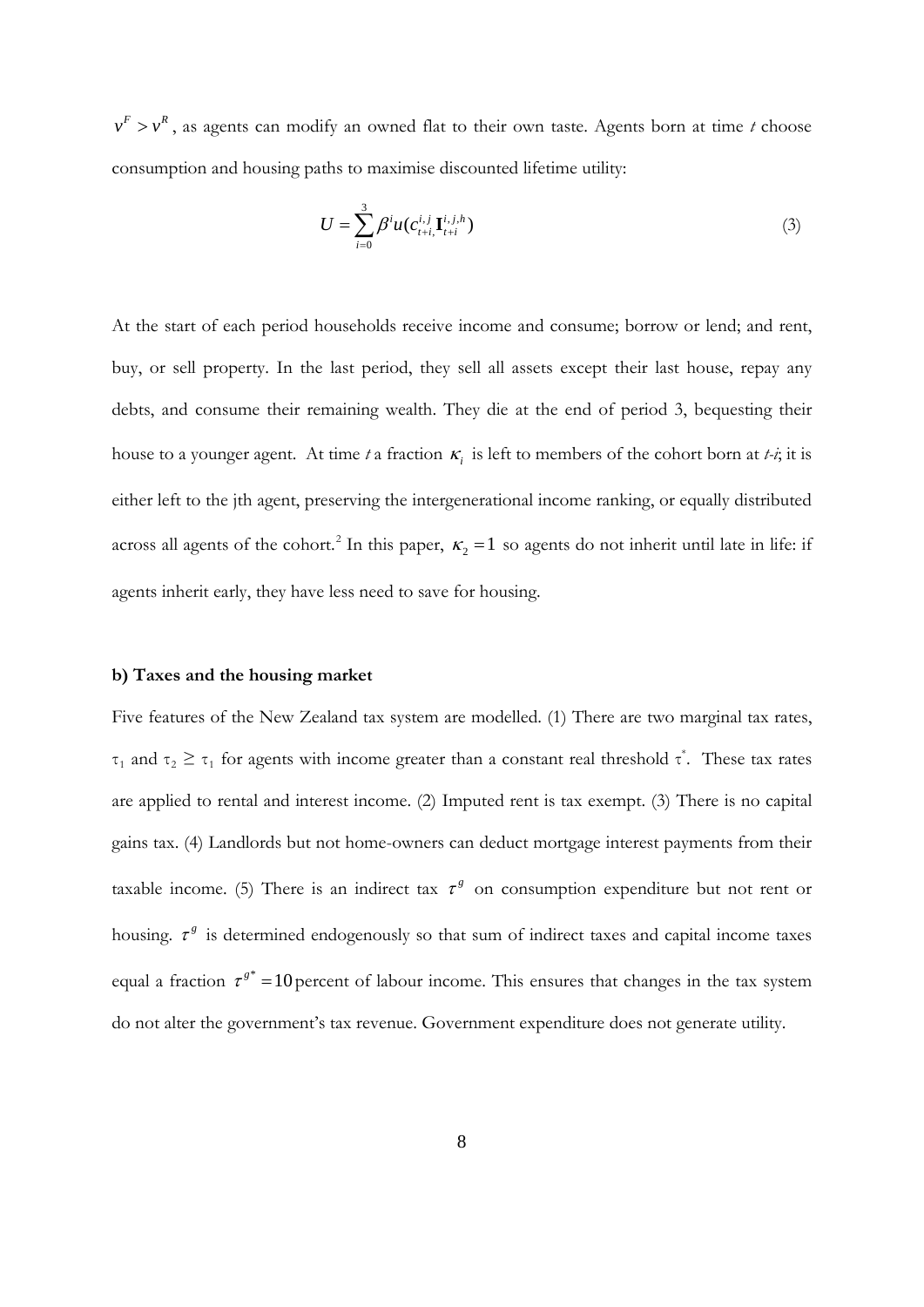Flats and houses cost  $P_t^F$  and  $P_t^H$  to purchase. Flats can also be leased, at price  $P_t^R$  that is paid in advance at the beginning of the lease. The rent is paid to a landlord, who, for convenience, is restricted to be an agent in period 2 of their lives. The number of landlords is endogenous; an indicator variable  $I_t^{i,j,R^*}$  indicates whether or not the j<sup>th</sup> agent owns a rental property.<sup>[3](#page-36-1)</sup> Because there is no uncertainty, the after-tax return from purchasing a flat in period *t*, leasing it, and selling it in period  $t+1$  is equal to the after-tax return from lending money. As such, the relationship between rent, tax rates, flat prices, and interest rates is

$$
P_t^R (1 - \tau_2)(1 + r_t(1 - \tau_2))^T + P_{t+1}^F = P_t^F (1 + r_t(1 - \tau_2))^T
$$
\n(4)

or

$$
P_t^R = P_t^F \left( \frac{\left(1 + r_t(1 - \tau_2)\right)^T - \left(1 + \pi_t^F\right)}{\left(1 - \tau_2\right)\left(1 + r_t(1 - \tau_2)\right)^T} \right) \tag{5}
$$

where  $\pi_t^F$  is the rate of price appreciation for flats. The right hand side of equation 4 is the aftertax return in period  $t+1$  from investing  $P_t^F$  in interest earning bonds. The left hand side is the after-tax return at *t+1* from using the same sum to purchase a rental flat at time t. It comprises the after-tax rent paid at time t and reinvested at interest, plus the untaxed proceeds from selling the rental unit at time  $t+1$ . Since interest payments by landlords are fully tax deductible, the return to a landlord is independent of their level of gearing. Landlords are high income agents in period 2 of their lives, so after-tax returns are calculated using the top marginal tax rate  $\tau_2$ .

In each period, agents choose one of the three housing options, or live with their parents, so there are 256 possible different housing patterns through an agent's lifetime. Rather than calculate the utility of each of these patterns, I restrict agents to a smaller set of patterns, Η, by imposing three rules. The three restrictions are: (i) only 0 period agents may choose no housing;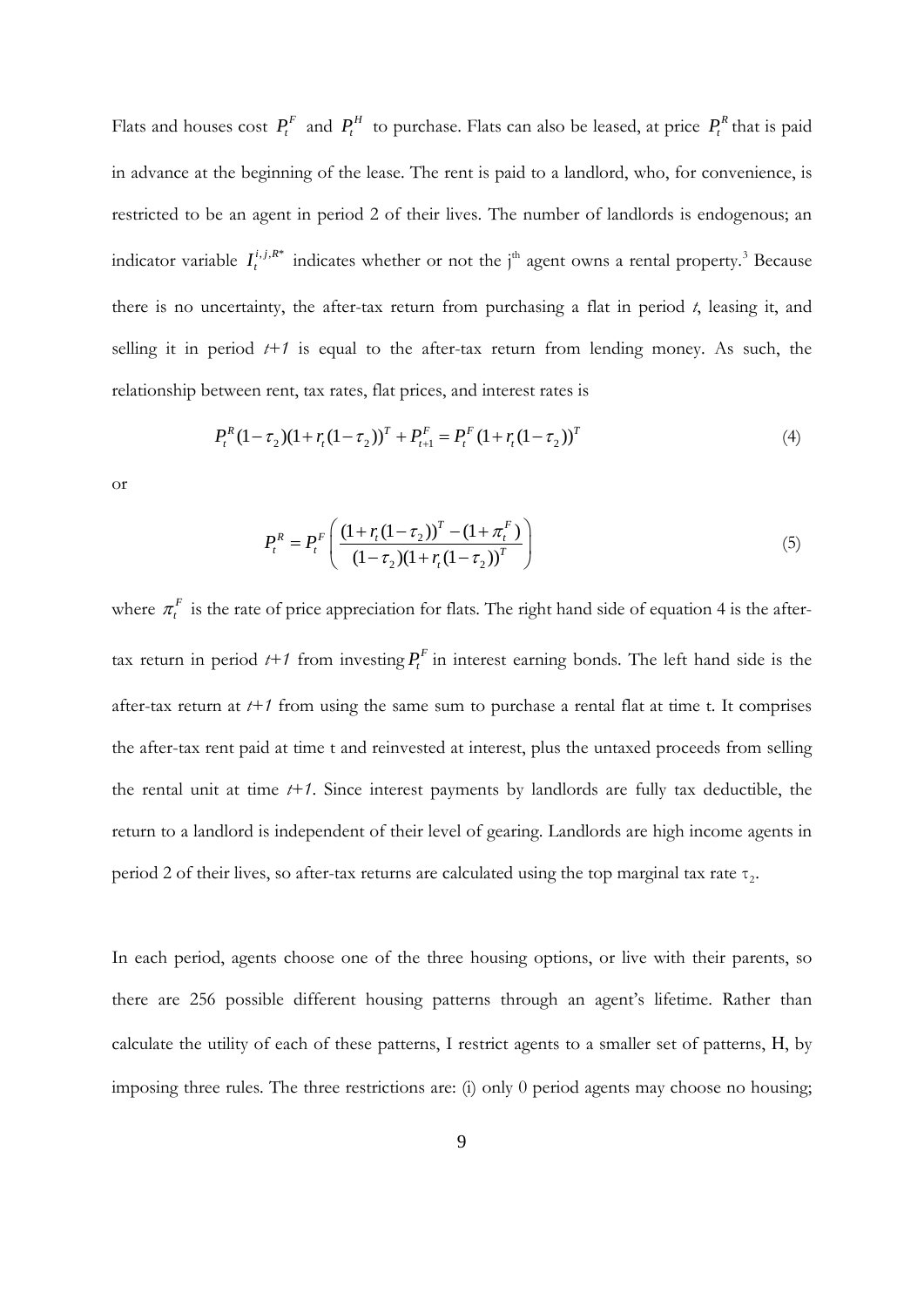(ii) only period 0 and period 1 agents may choose to rent; and (iii) except in the last period, agents' housing choices must not worsen through time<sup>[4](#page-36-2)</sup>. By this means, H has 23 options, H ={0RFF, 0RHF, 0RHH, 0FFF, 0FHF, 0FHH, 0HHF, 0HHH, RRFF, RRHF, RRHH, RFFF, RFHF, RFHH, RHHF, RHHH, FFFF, FFHF, FFHH, FHHF, FHHH, HHHF, HHHH}. An agent's optimal discounted utility is calculated for each of these patterns, and the agent is assumed to choose the pattern that provides the greatest discounted utility.

The model is solved for two different housing supply assumptions. First, the number of houses,  $n<sup>H</sup>$ , and flats,  $n<sup>F</sup>$ , is determined exogenously. To ensure property prices are positive in equilibrium,  $n<sup>H</sup> + n<sup>F</sup> < 4N$ . Secondly, there is an elastic supply of flats and houses, and the quantity of each is determined in equilibrium along with rents and prices. The supply functions are:

$$
P_t^F = \alpha_0^F + \alpha_1^F \left(Q_t^F + Q_t^H\right)
$$
  
\n
$$
P_t^H = P_t^F + \alpha_0^H + \alpha_1^H Q_t^H
$$
\n(6)

The price of flats is an increasing function of the total number of properties (to reflect the possible scarcity of land), while house price exceed the price of flats by a premium that reflects additional building costs. When the housing supply is elastic, the price elasticity of flats is approximately 1.

#### **c) The lending market**

Agents can lend through a zero profit bank at an interest rate r. There are no restrictions on deposit contracts, and deposits made at *t* earn interest at *t+1*. Agents pay tax on this interest at their marginal tax rate, but do not get a tax deduction for interest paid on borrowed funds unless they borrow to fund a rental property.<sup>[5](#page-36-3)</sup> An agent's positive funds are labelled  $B_t^{i,j}$ . Agents do not lend or borrow in period 3 as they consume all wealth except their final house.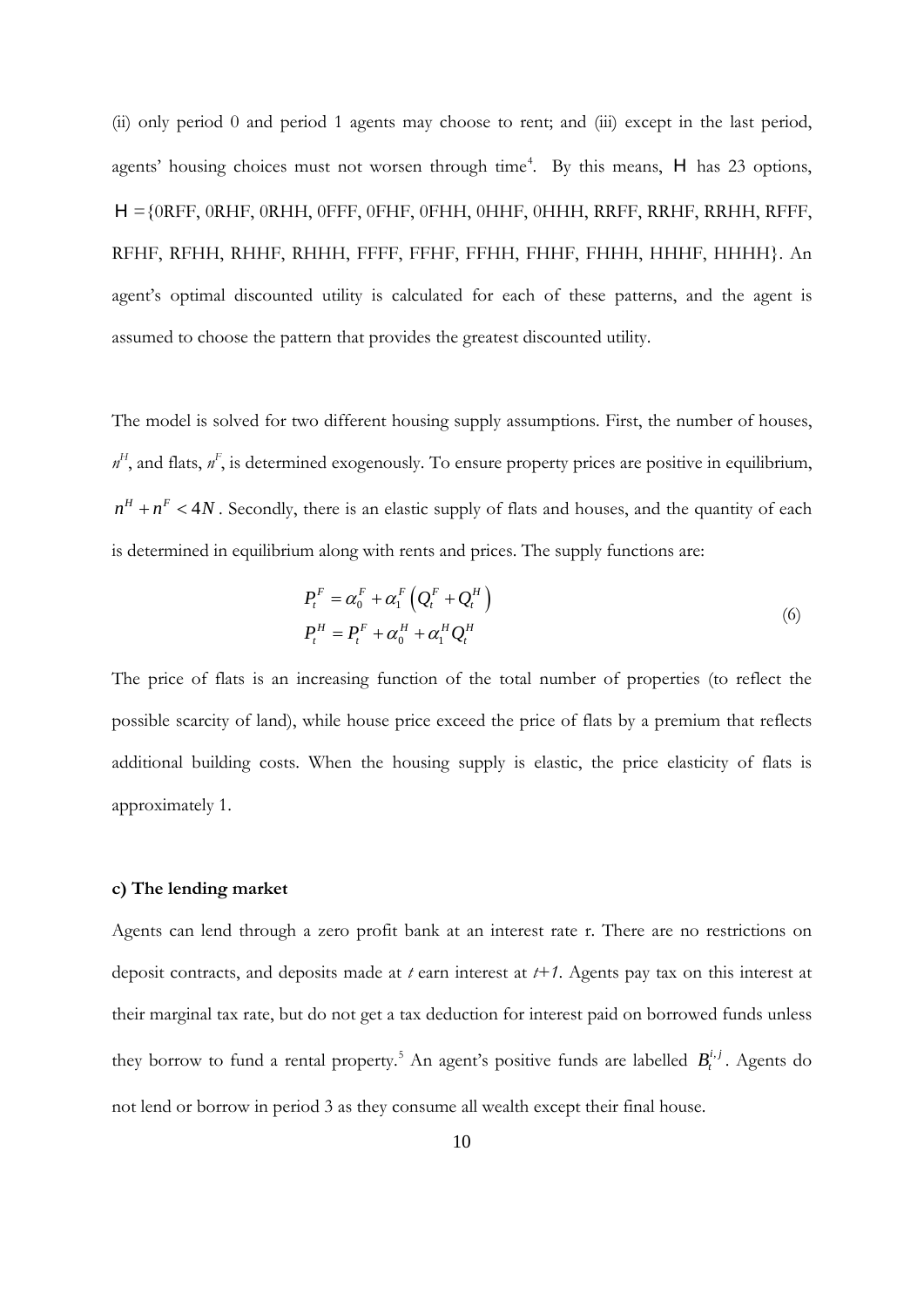Agents can also borrow with a mortgage contract that is subject to three restrictions.<sup>[6](#page-36-4)</sup>

i) *The loan to value restriction.* All lending is collateralised against property. The gross amount borrowed,  $D_t^{i,j-} \ge 0$ , cannot exceed the value of property multiplied by the loan to value ratio  $\theta$ :

$$
D_t^{i,j-} \le \sum_{h \in F, H} \theta P_t^h I_t^{i,j,h} \tag{7}
$$

ii) *The regular cash payment restriction*. Banks issue η-year table mortgages, and require customers to make regular cash repayments *CP* throughout the life of the mortgage rather than a large repayment at its terminal date. The payment size *CP* ensures the mortgage is retired at the end of the term: if  $D^0$  is initially borrowed, the equal-sized annual payments are

$$
CP = D^{0-}r \left[ \frac{(1+r)^{\eta}}{(1+r)^{\eta}-1} \right]
$$
 (8)

 $\eta = 25$  years. To model this feature of a mortgage, a household with gross debt of  $D_t^{i,j-}$  has a separate account with the bank and make a deposit earning untaxed interest at rate  $r<sub>t</sub>$  of size

$$
D_t^{i,j^*} = D_t^{i,j-} \frac{r_t}{1+r_t} \left[ \frac{\left(1+r_t\right)^{\eta/T}}{\left(1+r_t\right)^{\eta/T} - 1} \right] \tag{9}
$$

This means the net borrowing position of a borrowing agent,  $D_t^{i,j} = D_t^{i,j-} - D_t^{i,j*}$ , is less than the gross borrowing position. Without this "cash payment" feature, many agents would prefer to purchase rather than rent because the interest payment occurs a period later than the rental payment. When the "cash payment" requirement is imposed, purchasing a house requires a larger payment to the bank in period *t* than the cost of renting a house.

iii) *The mortgage-repayment-to-income restriction*. The amount an agent can borrow is restricted to ensure the mortgage repayment given by equation 9 is smaller than a fraction δ of income: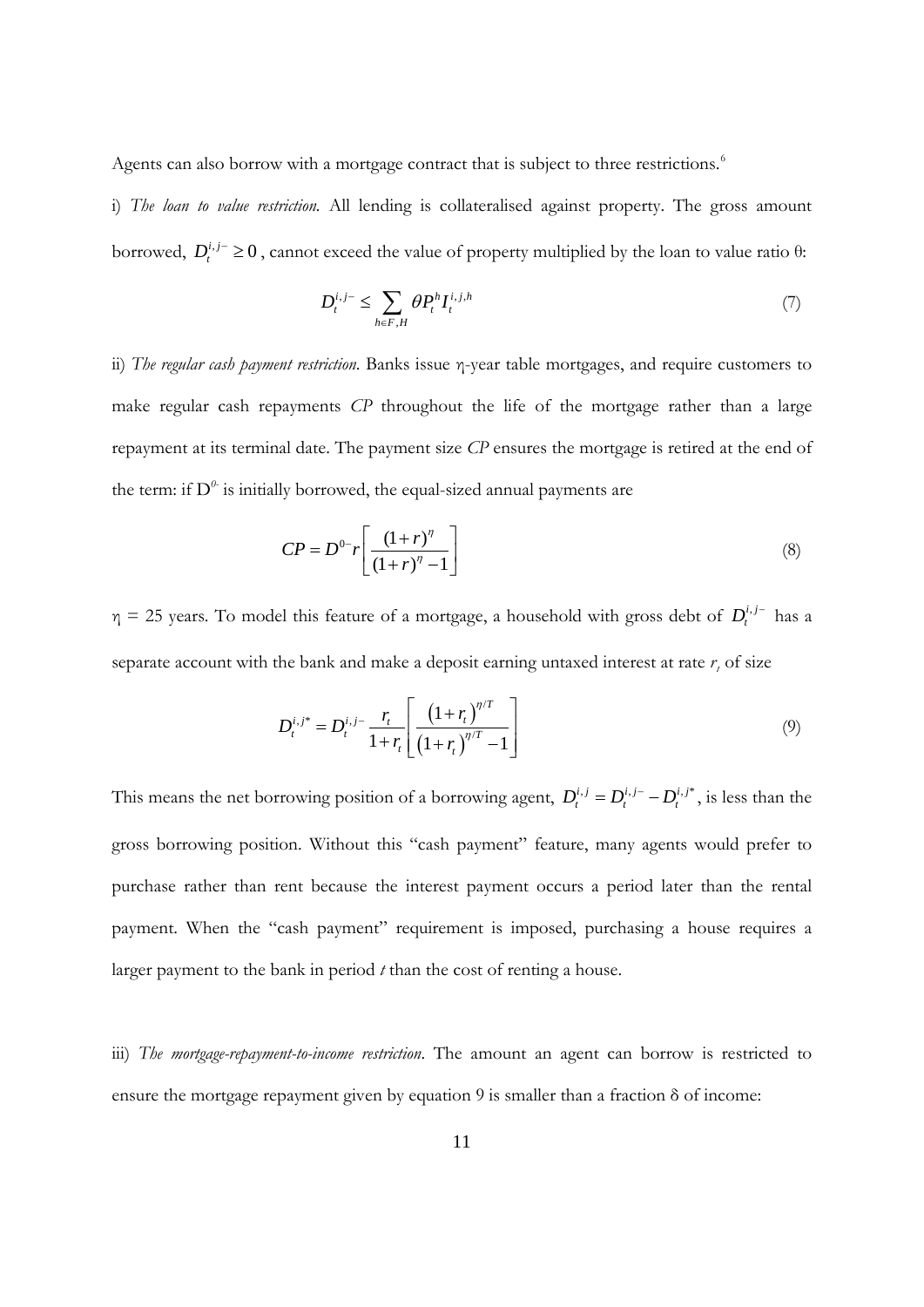$$
D_t^{i,j} - \frac{r_t}{1 + r_t} \left[ \frac{\left(1 + r_t\right)^{\eta/T}}{\left(1 + r_t\right)^{\eta/T} - 1} \right] \le \delta P_t Y_t^{ij}
$$
\n(10)

The three mortgage conditions are only imposed on period 0 and period 1 agents to simplify the solution algorithm. In period 2 agents can borrow unrestricted amounts. The absence of a restriction in period 2 has little effect because agents are in their peak earning years, receive their inheritance at this time, and are actively saving to finance their retirement.

#### **d) Utility maximisation**

An agent born at *t* solves the following maximisation problem (the jth superscript is omitted):

$$
Max_{\{c_{i+i}, \mathbf{I}_{i\neq i}^{j,h}\}} U = \sum_{i=0}^{3} \beta^{i} u(c_{i+i,\mathbf{I}_{i\neq i}}^{i,h})
$$
\n
$$
- \lambda_{0} \left( P_{i}Y_{i}^{0} - B_{i}^{0} + D_{0}^{t} - (1 + \tau^{g}) P_{i}c_{i}^{0} - \sum_{h} P_{i}^{h}I_{i}^{0,h} \right)
$$
\n
$$
- \sum_{i=1}^{3} \lambda_{i} \left( (1 + \pi)^{i} P_{i}Y_{i+i}^{i} + B_{i+i-1}^{i} (1 + r_{i+i-1} (1 - \tau^{i})) - D_{i+i-1}^{i} (1 + r_{i+i-1}) - B_{i+i}^{i} + D_{i+i}^{i} \right)
$$
\n
$$
- \sum_{i=1}^{3} \lambda_{i} \left( -(1 + \pi)^{i} (1 + \tau^{g}) P_{i}c_{i}^{i} - \sum_{h} P_{i+1}^{h} I_{i+1}^{i,h} + \sum_{h=F,H} P_{i+1}^{h} I_{i+1-h}^{i-1} + \kappa_{i} In herit_{i+1} \right)
$$
\n
$$
+ \left[ P_{i+1}^{R} (1 - \tau^{i}) I_{i+1}^{i,R^{*}} + (P_{i+1}^{F} - P_{i+1}^{F} (1 + r_{i+1-1} (1 - \tau^{i})) I_{i+1}^{i-1,R^{*}} \right]
$$
\n
$$
- \sum_{i=0}^{1} \chi_{i} \left( D_{i+i}^{i-} - \sum_{h} \theta P_{i+1}^{h} I_{i+1}^{i,h} \right) - \sum_{i=0}^{1} \phi_{i} \left( D_{i+1}^{i-} \frac{r_{i+1}}{1 + r_{i+1}} \left[ \frac{(1 + r_{i+1})^{\tau/T}}{(1 + r_{i+1})^{\tau/T} - 1} \right] - \delta Y_{i+1}^{i} \right)
$$
\n
$$
- \sum_{i=0}^{3} \varsigma_{i} (B_{i+1}^{i}) - \sum_{i=0}^{3} v_{i} (D_{i+1}^{i})
$$
\n(11)

Lines 2 and 3 of equation (11) are the budget constraints facing the agent in the four periods. There are terms reflecting rental income and inheritance, and lending and borrowing are entered separately.  $\tau^i$  is the marginal tax rate applying in period *i* of the agent's life. The Kuhn-Tucker conditions  $\chi_i$  and  $\phi_i$  impose the loan-to-value and the mortgage-repayment-to-income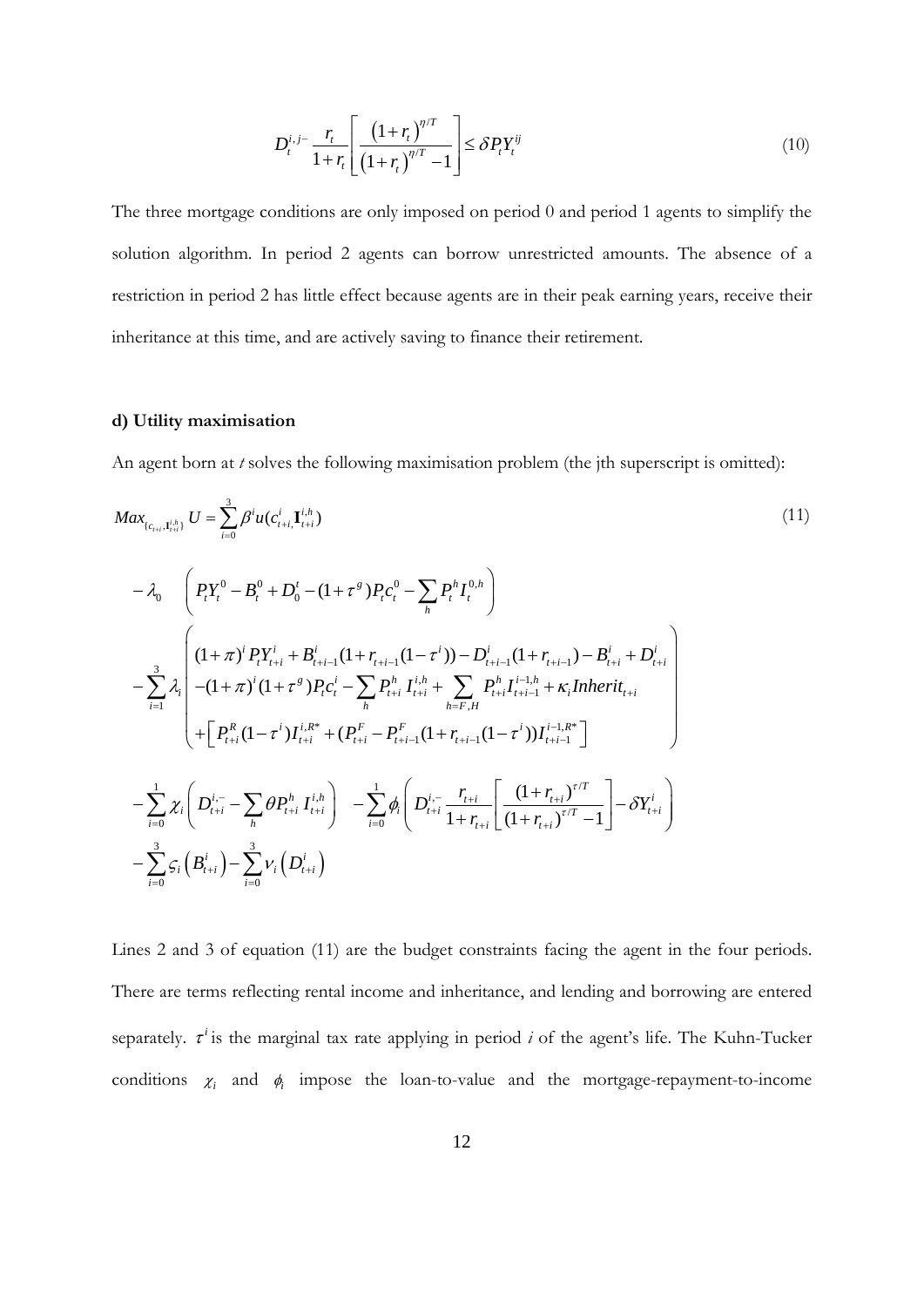constraints, while those in the last line mean non-negative amount are lent and borrowed. The agent calculates the maximum utility for each housing pattern in the set Η, and then selects the housing pattern with the highest utility. (Analytical solutions for the optimal consumption path given a particular housing pattern are found.) Each solution has 48 parts corresponding to the 48 possible combinations of Kuhn-Tucker conditions.

#### **e) Equilibrium conditions**

The economy can either be open or closed. The solution presented below is for an open economy where real interest rates are determined exogenously and the net foreign asset position can be non-zero. The following price relationships hold along the dynamic steady state path:

$$
(1 + rt)/(1 + \pit) = 1 + r*
$$
 (12a)

$$
P_{t+1}^F / P_t^F = 1 + \pi^F \tag{12b}
$$

$$
P_t^H \left/ P_t^F = \rho^H \tag{12c}
$$

$$
\frac{P_t^R}{P_t^F} = \left(\frac{(1 + r_t(1 - \tau_2))^T - (1 + \pi_t^F)}{(1 - \tau_2)(1 + r_t(1 - \tau_2))^T}\right) = \rho^R
$$
\n(12d)

Equation (12a) states that real interest rates are constant and equal to the foreign real interest rate *r \** . Equation (12b) states that flat prices appreciate at a constant rate.[7](#page-36-5) Equation (12c) states that the ratio of house prices to flat prices is constant. Equation (12d) is a restatement of equation 5, linking rents to interest rates and the flat price appreciation rate.

For a set of parameters  $\{N, T, Y_t^0, \omega_j, g_i, \pi, r^*, \beta, v_h, \kappa_i, H, n^H, n^F, \eta, \theta, \delta, \tau^{g^*}, \tau_1, \tau_2, \tau^*\}$  and housing parameters either  $\{n^F, n^H\}$  or  $\{\alpha^F_0, \alpha^F_1, \alpha^H_0, \alpha^{H}_1\}$  the steady state equilibrium is described by a set of prices  $\{r, \pi^F, \rho^H, \rho^R\}$ , an indirect tax rate  $\tau^g$ , a set of housing and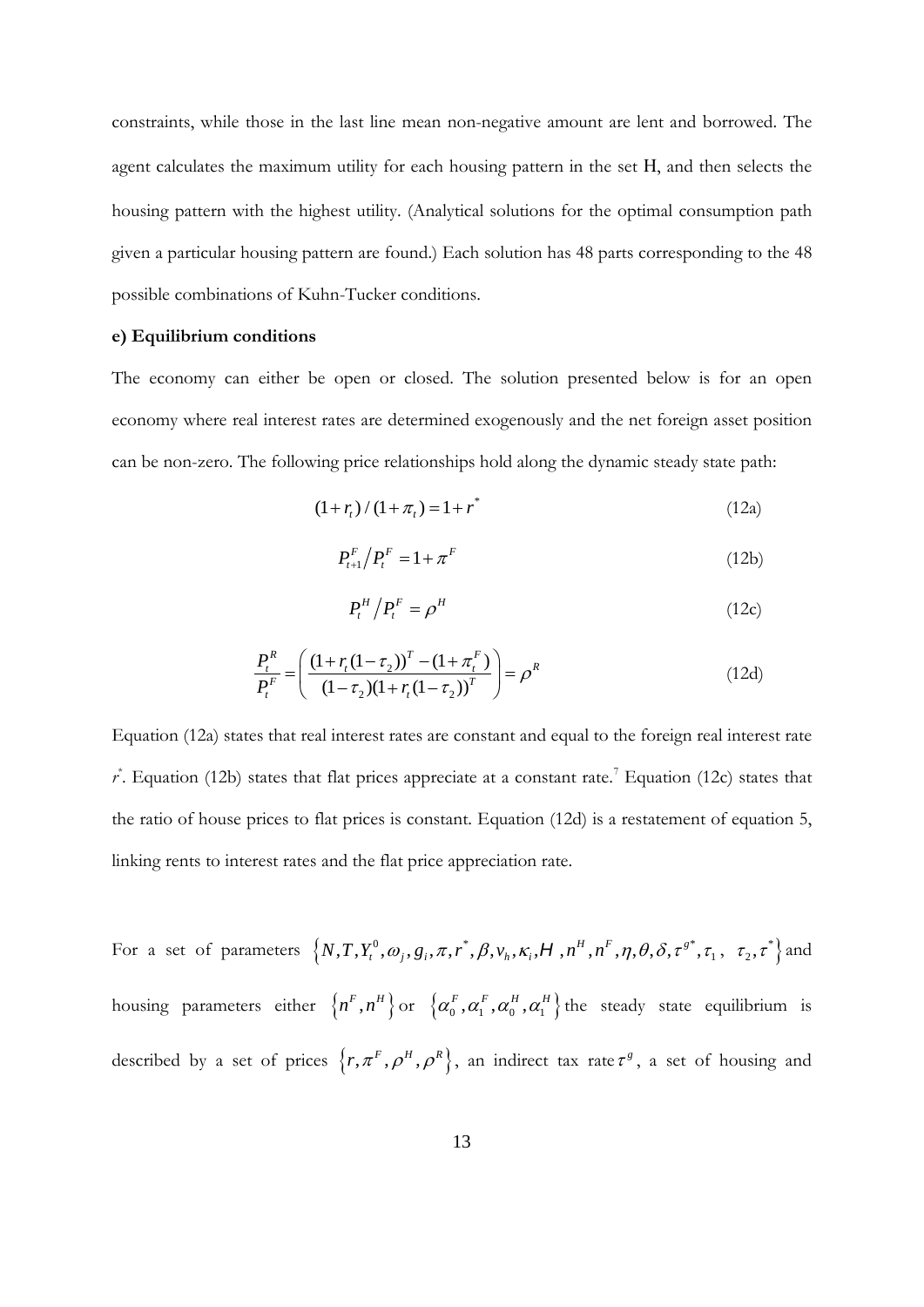consumption demands  $\{c_{t-i+s}^{s,j}, l_{t-i+s}^{s,j,h}\}_{s=0,\dots,3}$  for each agent j in each cohort born in period *t-i*, and a net foreign asset position  $B_t^{net}$  such that all agents have maximal utility and

$$
\sum_{i=0}^{3} \sum_{j=1}^{N} c_i^{i,j} = (1 - \tau^{g^*}) \sum_{i=0}^{3} \sum_{j=1}^{N} y_i^{i,j} - \left(\frac{r - \pi}{1 + \pi}\right) B_i^{net}
$$
(13a)

$$
\sum_{i=0}^{3} \sum_{j=1}^{N} (B_t^{i,j} - D_t^{i,j}) - P_t^F \sum_{j=1}^{N} I_t^{2,j,R^*} = B_t^{net}
$$
 (13b)

$$
\tau^{g*} \sum_{i=0}^{3} \sum_{j=1}^{N} y_{t}^{i,j} = \tau^g \sum_{i=0}^{3} \sum_{j=1}^{N} c_{t}^{i,j} + \sum_{i=0}^{3} \sum_{j=1}^{N} B_{t-1}^{i,j} r \tau_t^{ij} + \sum_{j=1}^{N} P_t^R \tau_t^{2,j} I_t^{2,j,R^*} - \sum_{j=1}^{N} P_{t-1}^F r \tau_t^{3,j} I_{t-1}^{2,j,R^*}
$$
(13c)

and either

$$
\sum_{i=0}^{3} \sum_{j=1}^{N} (I_t^{i,j,R} + I_t^{i,j,F}) = n^F
$$
\n(13d')

$$
\sum_{i=0}^{3} \sum_{j=1}^{N} I_{t}^{i,j,H} = n^{H} \tag{13e'}
$$

or

$$
\sum_{i=0}^{3} \sum_{j=1}^{N} (I_t^{i,j,R} + I_t^{i,j,F}) = Q^F = \frac{P^F - \alpha_0^F}{\alpha_1^F} - Q^H
$$
\n(13d'')

$$
\sum_{i=0}^{3} \sum_{j=1}^{N} I_{t}^{i,j,H} = Q^{H} = \frac{P^{H} - P^{F} - \alpha_{0}^{H}}{\alpha_{1}^{H}}
$$
(13e'')

Equation (13a) requires that total consumption plus tax plus real earnings on the net bond position in each period equals total production. Equation (13b) is the net supply of foreign bonds, given that landlords are assumed to borrow 100 percent of the price of a flat. This will change through time if there is economic growth or inflation. Equation 13c says that the total tax take is equal to total indirect tax revenue plus the tax on interest and rent minus the tax deduction for landlords. Equations (13d΄) and (13e΄) require that the total demand for flats equals the supply of flats, and that the total demand for houses equals the supply of houses,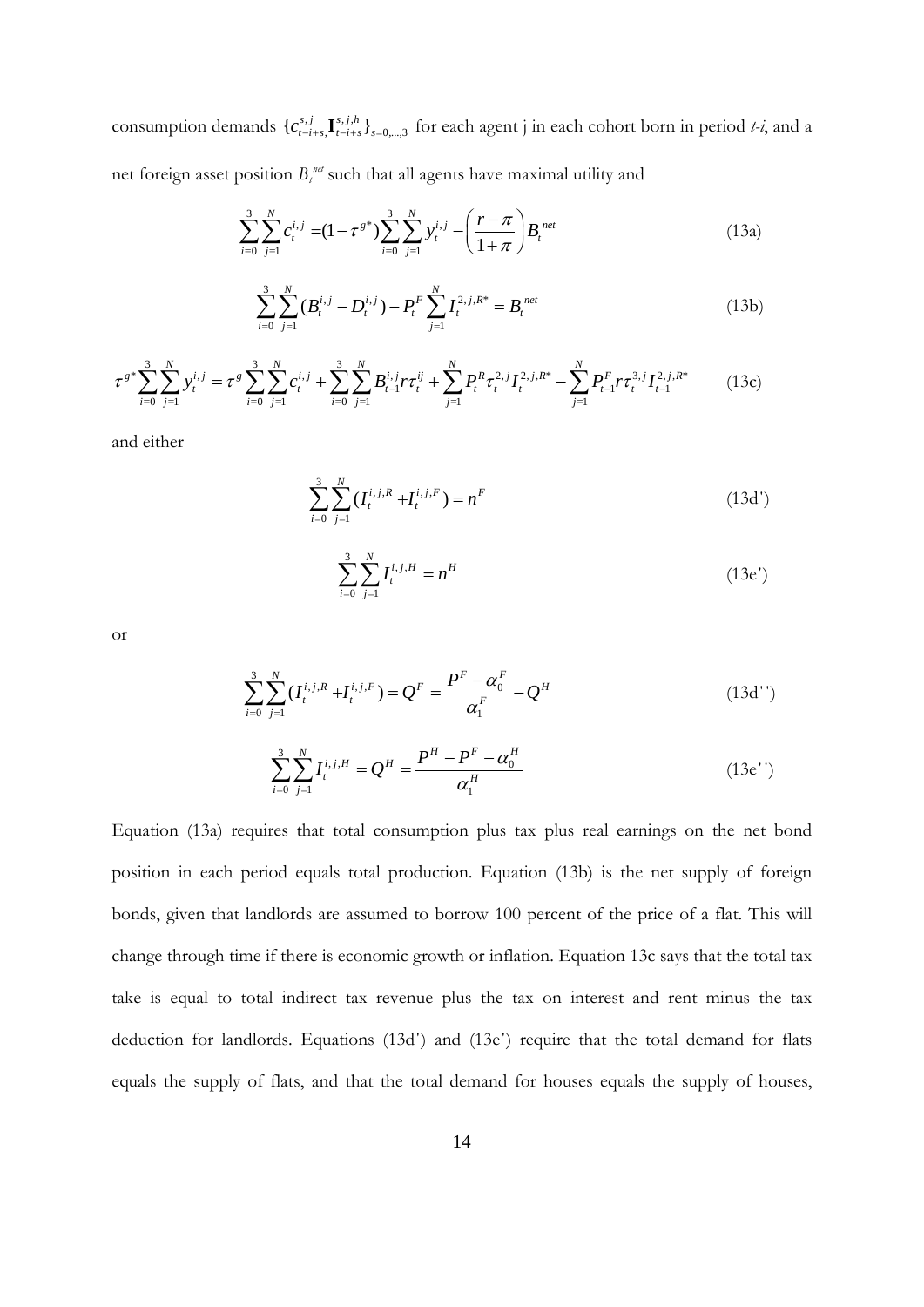when the supply of properties is determined exogenously. Equations (13d΄΄) and (13e΄΄) are the equivalent equations for the case when the supply of property is elastic.

The solution is found numerically. The algorithm searches for prices  $\{ \tau^s, P_t^R, P_t^F, P_t^H \}_{t=3,..0,...3}$  so that when each agent *j* born in period  $t-i$ ,  $i=0,...3$  consumes a sequence of goods and tenure options  $\{c_{t-i+s}^{s,j}, I_{t-i+s}^{s,j,h}\}_{s=0,\dots,3}$  that solves their constrained utility problem given by equation (11), the aggregation conditions 13a – 13e at time *t* are satisfied.

#### **f) Parameterisation**

The set of baseline parameters  $\left\{ N,T,Y_{t}^{0},\omega_{j},g_{i},\pi,r^{*}\beta,\nu_{h},\kappa_{i},H$  ,  $n^{H}$  ,  $n^{F},$   $\;\eta,\theta,\delta,\tau^{g^{*}},\tau_{1},\tau_{2},\tau^{*}\right\}$ and housing parameters  $\{n^F, n^H\}$  are listed in table 1 and were chosen to approximate features of the New Zealand economy in the middle of the post 1990 low inflation era. The income parameters approximately match the lifecycle and cohort income patterns of New Zealanders reported in census documents, 1966-2001, under the assumption that the basic agent is a household comprised of a male and female of the same age. For simplicity, income is assumed to be uniformly distributed over the range \$20000 to \$80000.

The tax rates reflect New Zealand tax settings at the start of 2000. In the baseline model,  $(\tau_1, \tau_2)$  $=$  (20%,33%), with a threshold  $\tau^*$  =\$50000. The model was also solved under four alternative tax regimes to show the effect of inflation:  $(\tau_1, \tau_2) = (0\%, 0\%, 10\%, 10\%, 10\%, 20\%, 20\%,$  and (20%, 39%). (The top tax rate was increased to 39% in 2000 for a decade.) The model is also solved with tax rules that exempt the inflation component of interest income from tax, and only allow landlords to deduct real interest payments from their taxable income.<sup>[8](#page-36-6)</sup> The GST rate was chosen to ensure that capital income taxes and consumption taxes total to 10 percent of labour income.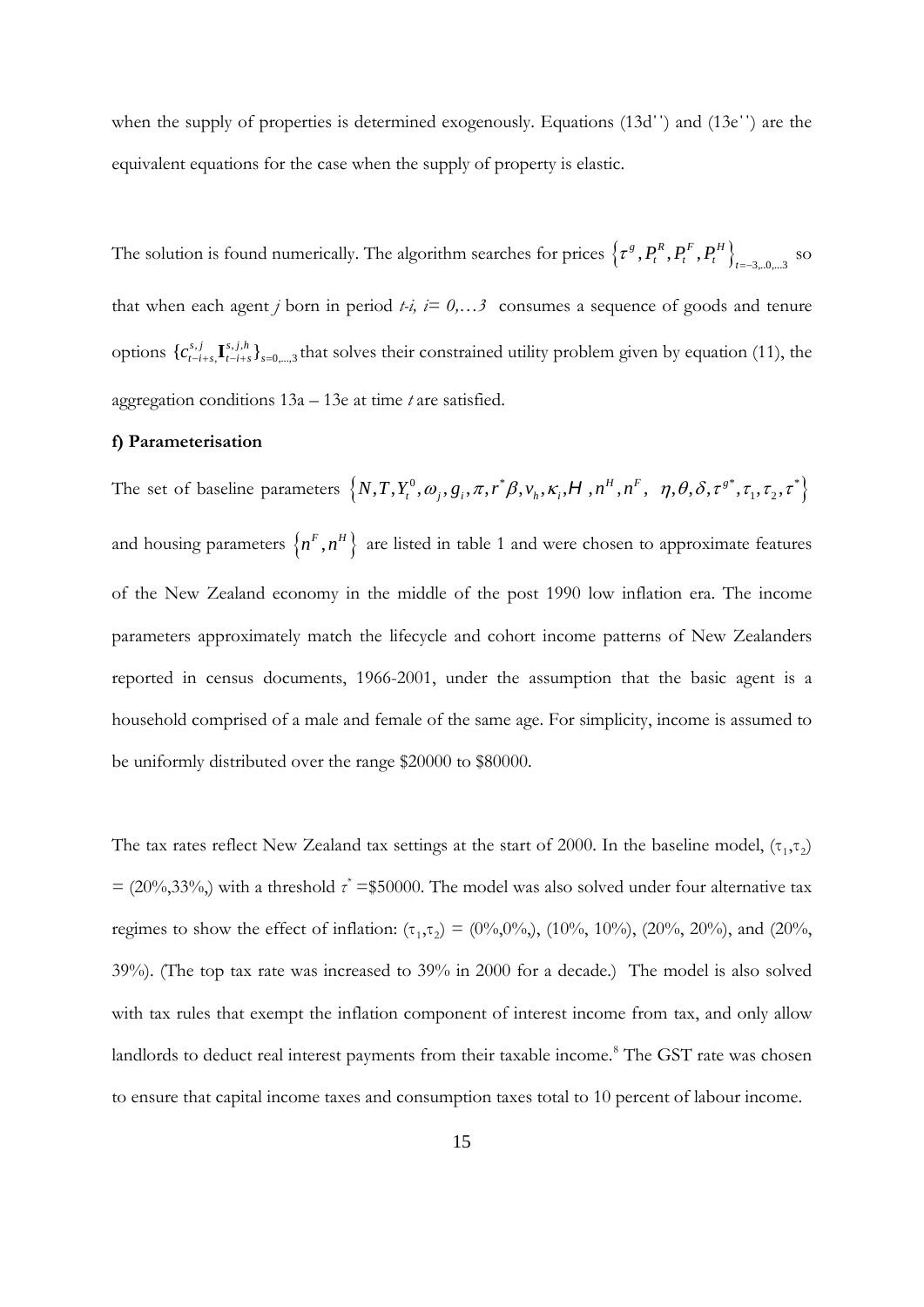In the baseline model, the intertemporal discount factor is 3 percent, and the real mortgage rate is 5 percent. Households can only borrow up to 90 percent of the value of a property and pay no more than 30 percent of their income in debt servicing. The borrowing restrictions reflect the conditions facing New Zealand borrowers between 2000 and 2013. In 2013, the Reserve Bank of New Zealand introduced regulations tightening the loan-to-value restrictions that banks imposed. These tighter restrictions have been altered in some simulations, but do not qualitatively affect the key results on the way the interation of the borrowing restrictions and the inflation rate affect the housing market.

The model was solved for inflation rates ranging from 0 to 3 percent, reflecting the legal requirement that the Reserve Bank of New Zealand achieve stability in the general level of prices. This requirement currently requires the Bank to keep inflation between 1 and 3 percent. The effects of higher inflation rates were not investigated as the purpose of the paper was to ascertain whether low rates of inflation have an appreciable effect on economic welfare.

When the housing supply is inelastic, 57 percent of the properties are large houses, and 42 percent of the properties are small houses. The total number of properties is 1 percent less than the number of agents, to ensure rents are positive in equilibrium. The parameters  $(v^R, v^F, v^H)$  = (0.33,0.35,0.45) mean (approximately) that (i) at the margin a household would be prepared to spend a third of their income on rent rather than have no accommodation; (ii) the additional benefit from living in an owner-occupied flat rather than a rented flat is 2%; and, (iii) the additional benefit from living in a large house is a further 10 percent. Housing supply parameters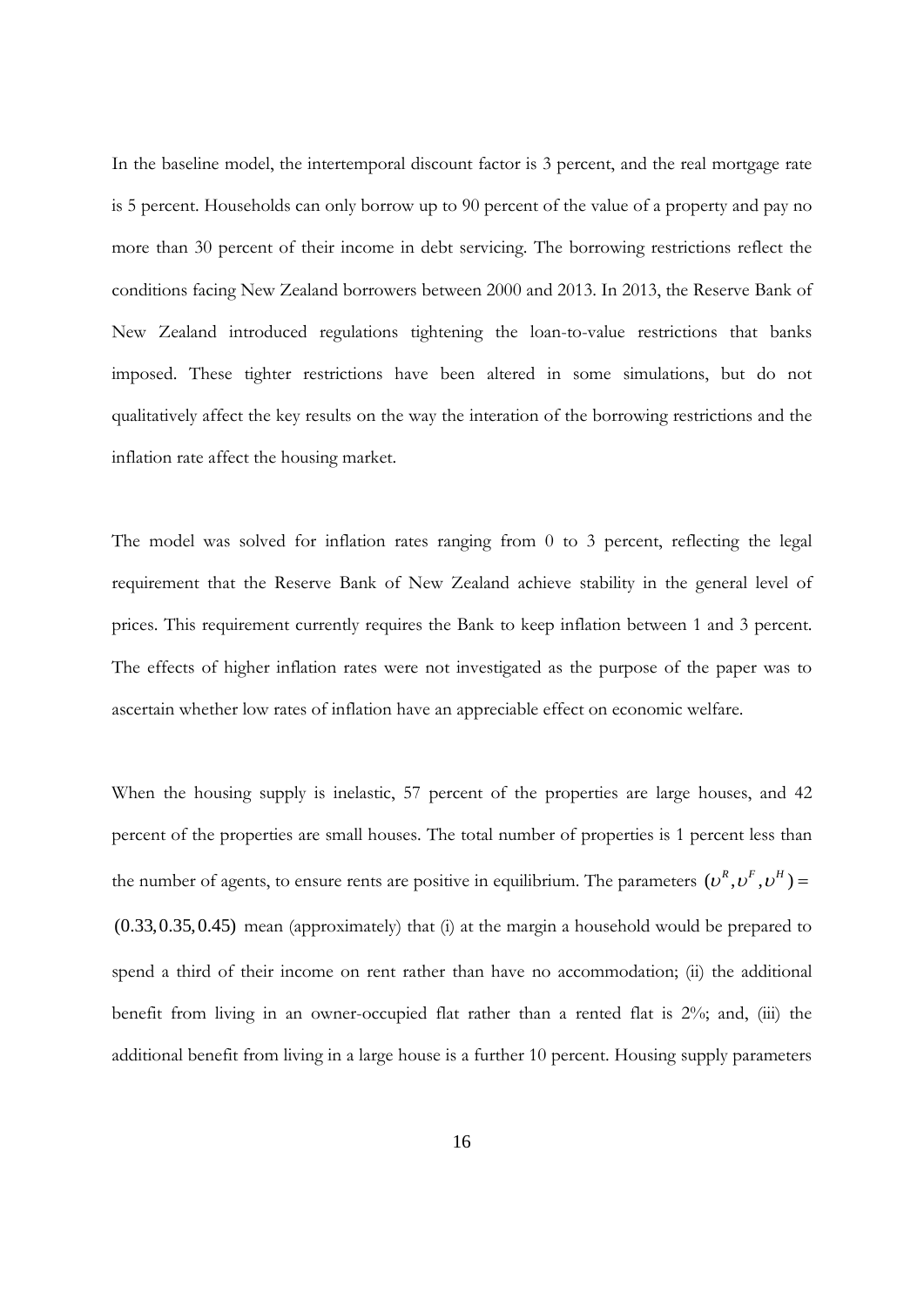were chosen so that that the price elasticity of flats was approximately one percent, but that the number of houses and flats would be approximately the same in the elastic and inelastic cases.

#### **III. RESULTS**

The key results are in table 2 (inelastic housing supply) and table 3 (elastic housing supply) and show the equilibrium prices as the inflation rate is varied from 0 to 3 percent.. The tables show how rents, flat prices, house prices, the number of flats and houses, and the number of people renting vary with the inflation rate for different tax combinations. The top half of each table presents outcomes when all interest earnings are taxed while the bottom half shows outcomes when the inflation component of interest earning are tax exempt. Results are presented for marginal tax rate combinations  $(\tau_1, \tau_2) = \{(0\%, 0\%), (20\%, 20\%), (20\%, 33\%)\}.$ 

#### **a) Inelastic housing supply, all interest earnings taxed.**

Table 2 and figures 1 and 2 show how inflation and tax affect the housing market when the supply of housing is perfectly inelastic. If capital income is not taxed, inflation has almost no effect on real house prices and rents, although the fraction of the youngest cohort renting increases substantially as the inflation rate increases. Neither rents nor prices change much because the price of a flat is determined by its value to the marginal resident, who is a low income young person choosing whether to rent or live in the parental home, and the benefit of living independently varies only slightly with the inflation rate.<sup>9</sup> The housing tenure choice is affected by the inflation rate, however, because an increasing fraction of low income households find it preferable to rent rather than purchase as nominal interest rates increase, as they cannot afford the mortgage payments without deep cuts in consumption.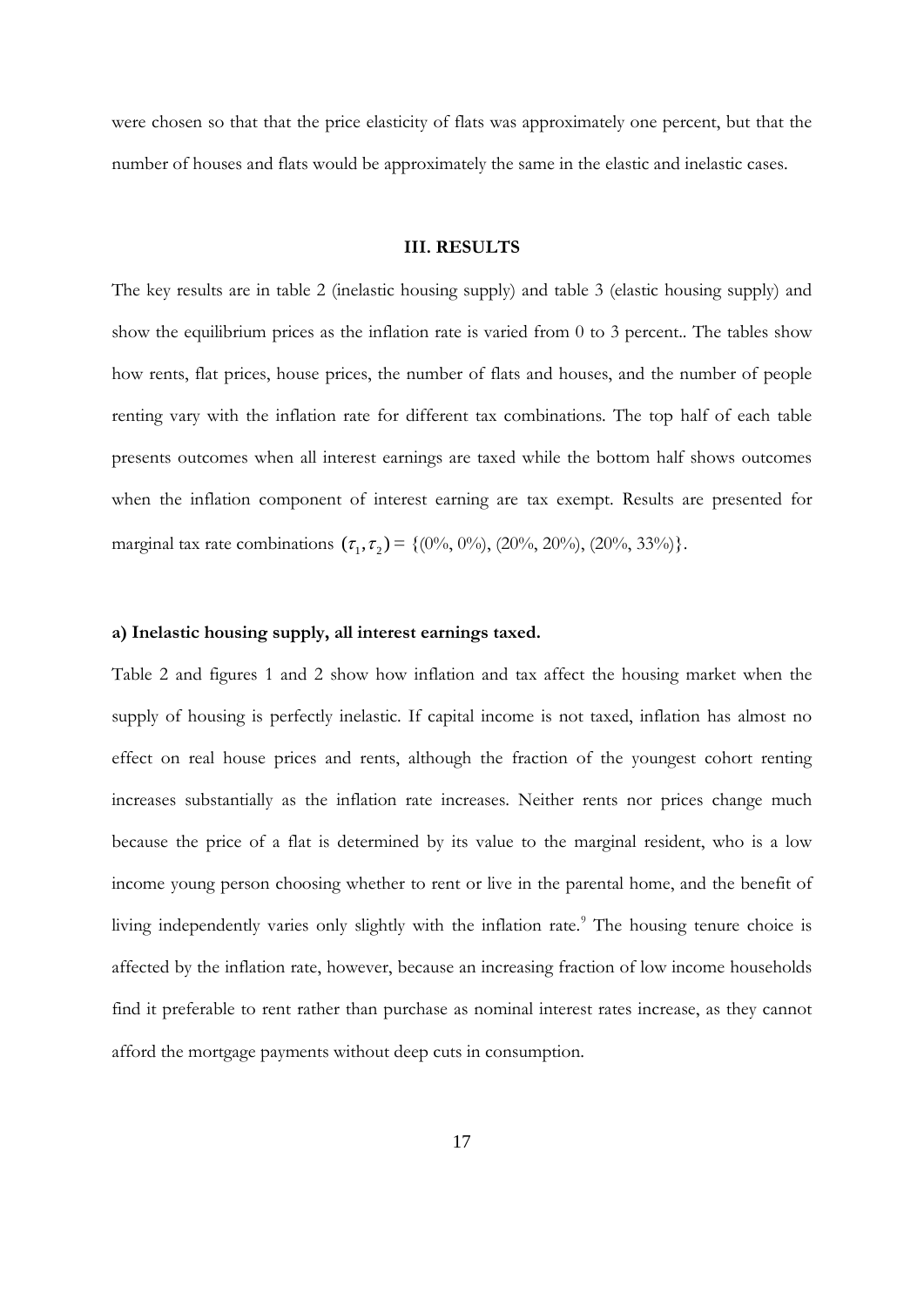When the tax rates are positive, there are three competing tendencies. If the inflation rate is zero, the fraction of the young cohort renting is decreasing in the tax rate as imputed rent is tax exempt. This incentive to own a home rather than to rent and accumulate financial assets is sufficiently large that the fraction renting falls to zero when  $(\tau^1, \tau^2) = (20\%, 33\%)$ . As the inflation rate increases, however, there are two other effects. First, low income, credit constrained households find it increasingly difficult to make mortgage payments as inflation and nominal interest rates increase. Secondly, landlords are attracted to the housing market to take advantage of tax free capital gains. As they have higher marginal tax rates, they value the tax concession more highly than low income tenants and the amount they are prepared to pay for rental property is a steeply increasing function of the inflation rate (Litzenberg and Sosin (1979)). The result is a squeeze that sees landlords replace young households as the owners of flats.

Figure 3 shows the fraction of the young cohort that rents as a function of tax rates and inflation rates. When the inflation rate is less than 1 percent, the fraction of the young cohort that rents declines as tax rates increase, due to the rising value of the imputed rent tax concession. When the inflation rate is 2 or 3 percent, the effect of higher mortgage rates and the increasing attractiveness of property to high marginal rate investors dominates the imputed rent tax concession and the fraction who rent is an increasing function of the top marginal tax rate.

#### **b) Elastic housing supply, all interest earnings taxed.**

Table 3 and figure 4 show the results when the supply of housing is elastic. As before, inflation has little effect on real flat prices, house prices, rents, or the total number of houses when capital income is not taxed, but the fraction of the youngest cohort renting increases as the inflation rate increases. The composition of the housing stock also changes as the inflation rate increases,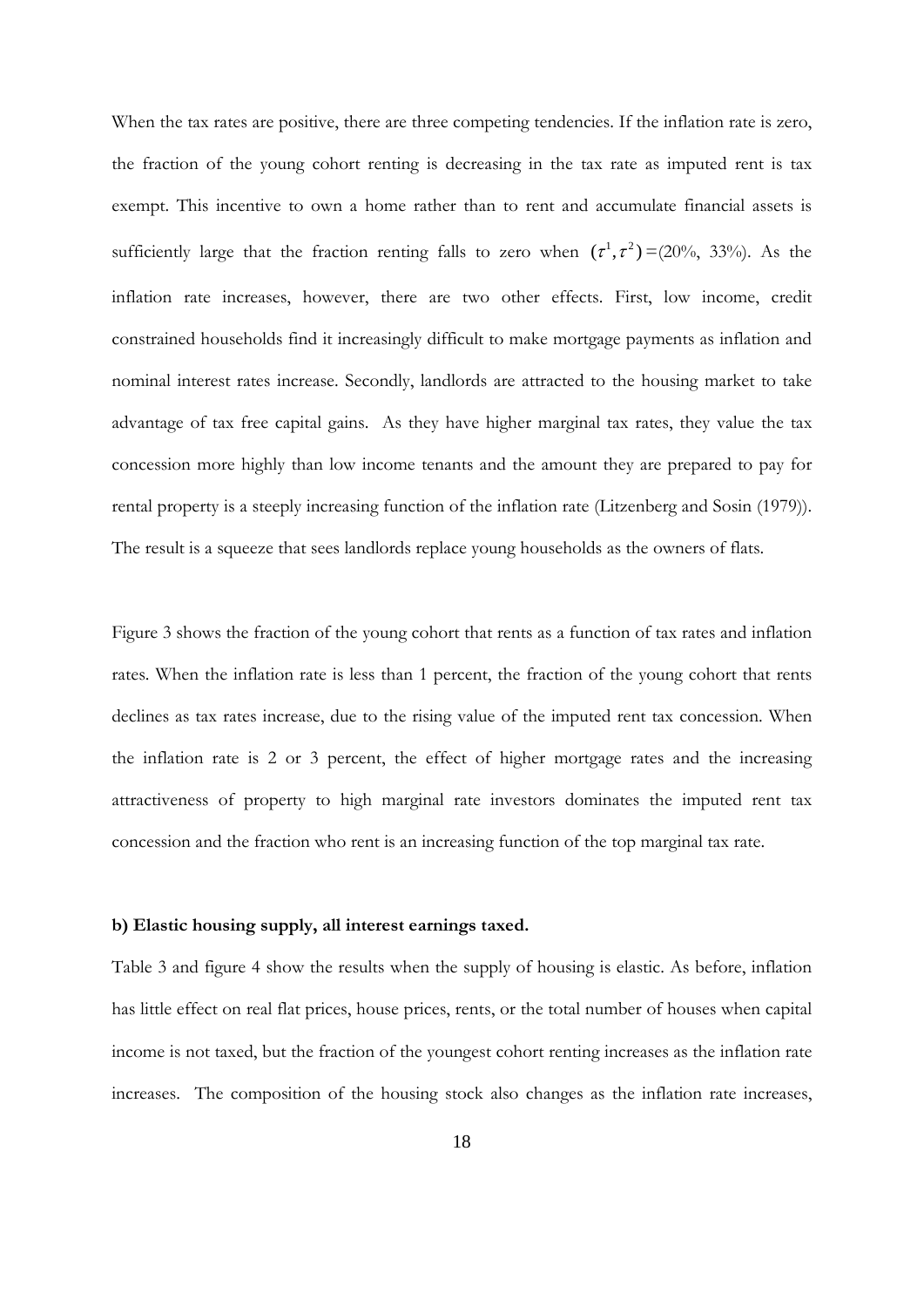with fewer large houses. This is because fewer young households can afford the higher nominal mortgage payment on large houses so they purchase a small house as a temporary measure.

When capital income is taxed, the fraction of young cohorts renting increases with inflation by a similar amount as when the housing supply is inelastic. The mechanism is different, however. In the inelastic case, flat prices increase as inflation increases because landlords bid up prices to take advantage of the tax concession. In the elastic case, prices of houses do not increase by very much, but landlords bid rents down. The combination of slightly higher flat prices and significantly lower rents induces a large number of low income households to rent. It also increases the number of flats and reduces the number of households living with their parents.

#### **c) Exempting the inflation component of interest earnings from tax.**

Many economists have argued that the distortions caused by the interaction of inflation and the tax system would not occur if the inflation component of interest earnings were exempt from income tax, and borrowers could only deduct the real interest component of interest payments from taxable income<sup>[10](#page-36-8)</sup> (Aaron 1976; Fischer and Summers 1989; Feldstein 1996). The effects of these two changes in the tax code on the housing market are shown in the bottom half of tables 2 and 3, and in figures  $1 - 2$  and  $3 - 4$ .<sup>[11](#page-36-9)</sup> (The indirect tax rate is adjusted so keep total nominal taxes the same). The results show inflation has only small effects on house prices and home ownership rates when real rather than nominal interest income is taxed; indeed, the effects are very similar to the case when capital income taxes are zero. The difference occurs because wealthy households have less incentive to become landlords as they no longer pay tax on the inflation component of interest earnings. When the supply of housing is inelastic, the price of flats is not bid up by wealthy households competing to become landlords as inflation increases;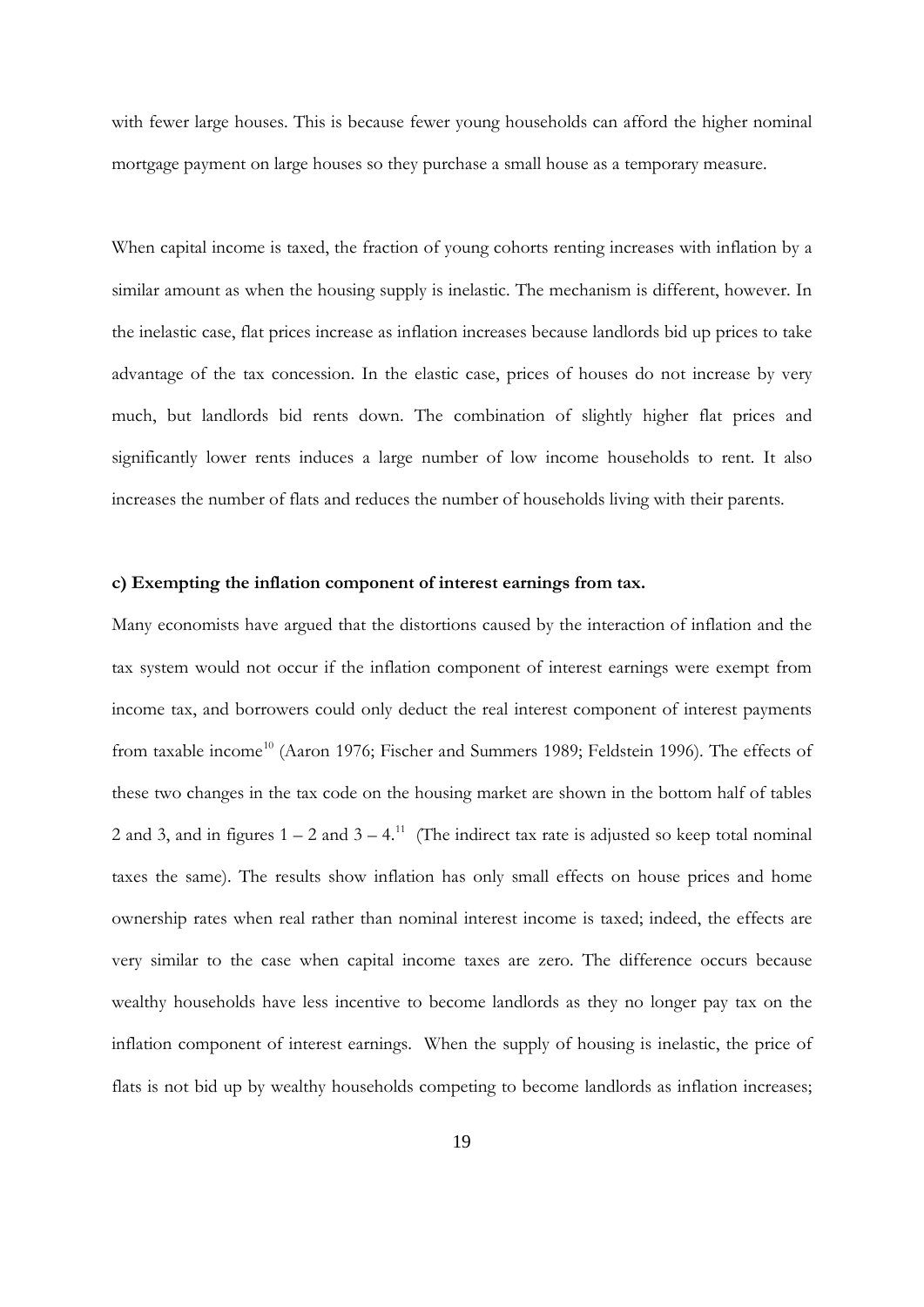alternatively, when the supply of housing is elastic, rents are not bid down. In both cases, homeownership rates amongst the young scarcely change as inflation changes.

It is worth noting that taxing the inflation component of interest earnings raises little revenue in the model. When the inflation rate is 3 percent, the indirect tax rate needs to be increased by less than 0.2% to raise the same revenue, as high income households rearrange their finances to avoid the tax, by becoming landlords. The additional tax revenue on rental income is offset by a decrease in tax paid on interest as the mortgage payments made by landlords are tax deductible.

#### **d) Utility calculations**

The lifetime utility levels of each agent can be used to analyse the welfare consequences of inflation. Figure 5 shows how utility levels change when the inflation rate increases from 0 to 3 percent, the supply of houses is inelastic and the tax rates are  $(\tau_1, \tau_2) = (20\%, 33\%)$ . Inflation reduces welfare for all households by between 2 and 4 percent when nominal interest earnings are taxed. The effect is largest on low and middle income households, as they have the largest change in their housing patterns, choosing to rent or to delay the purchase of large houses as inflation and nominal interest rates increase. High income households, whose housing is less affected by the inflation rate, experience a welfare reduction because they change the timing of their consumption in response to the higher real capital income taxes.

Figure 5 also shows the inflation has much smaller welfare effects when real interest earnings are taxed. Low income agents experience small welfare reductions, as they rent rather than own their homes when nominal interest rates increase; middle income agents have small welfare gains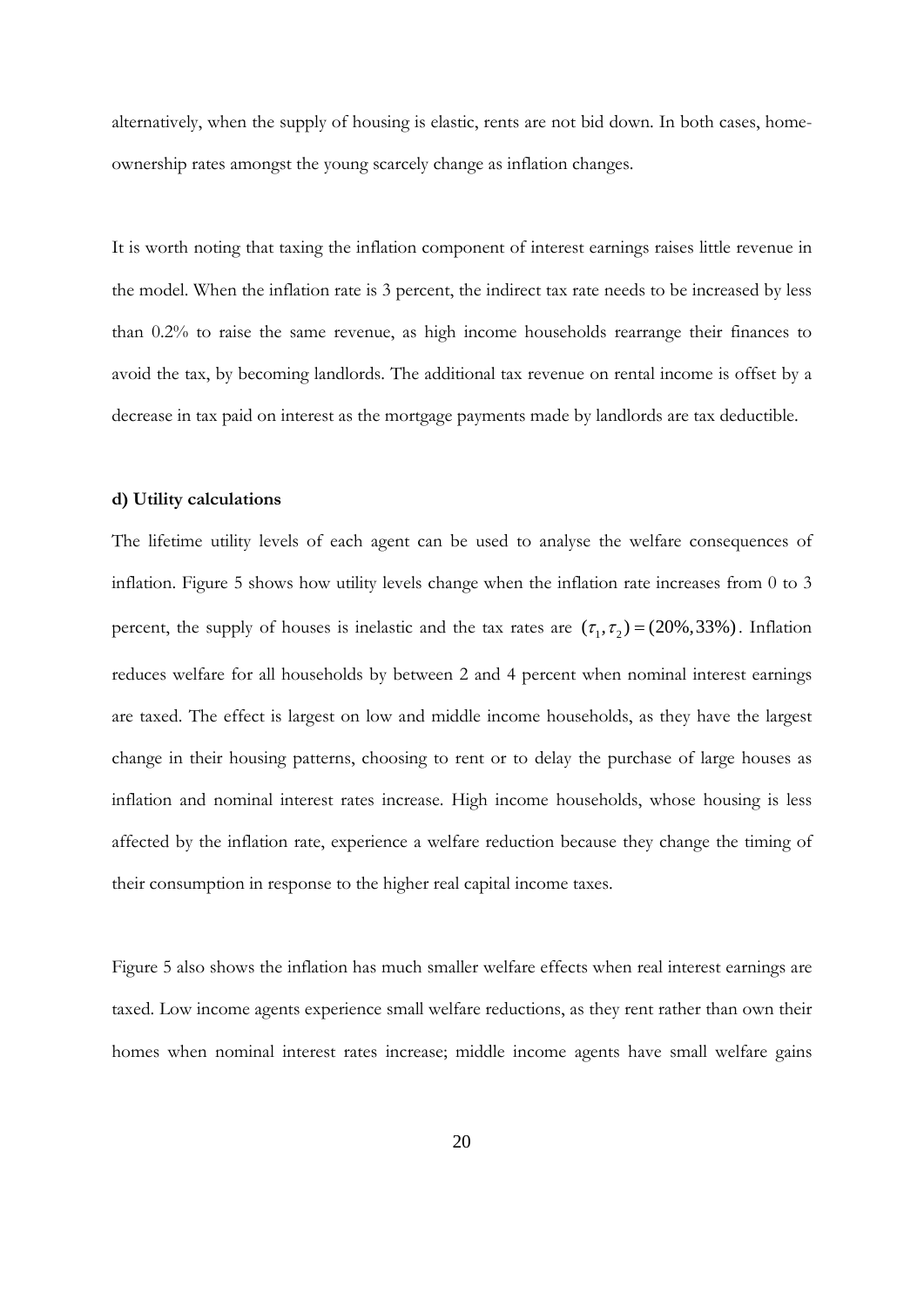because indirect tax rates drop when inflation rises (as the Government obtains more tax revenue from rent); but for both groups the welfare changes are typically less than 0.5 percent.

Figure 6 shows the change in utility that occurs when the housing supply is elastic. In this case, inflation improves the welfare of low income households, by up to 4 percent. There are two reasons for this improvement. First, rents fall, more than offsetting the decline in welfare that comes from being a tenant rather than an owner-occupier. Secondly, more flats are built, and the lowest income households gain from the opportunity to live independently rather than in the parental home. (The peak welfare improvement accrues to the highest income person that lived at home when the inflation rate was zero.) These gains are offset by welfare losses of middle income and high income households, the latter of approximately 2 percent, as these households pay higher taxes on their interest income. For the economy as a whole, total welfare is reduced, although this result depends on the distribution of income.

This result warrants further comment. Low income agents who rent when they are young have very low consumption because they cannot borrow against their higher future incomes. Inflation improves their welfare because it leads to a reduction in rent that raises their consumption, as landlords are prepared to accept lower rents when the inflation rate increases. In essence, the effect of one economic distortion (credit constraints preventing young people from borrowing against future income) is reduced by a second economic distortion (the asymmetric taxes on the inflation component of interest earnings and capital gains) when there is inflation. If young people were able to borrow against future income for consumption purposes, inflation would still reduce rents but it would have minimal effects on welfare as it would primarily affect the amount young people borrowed, not the amount they consumed.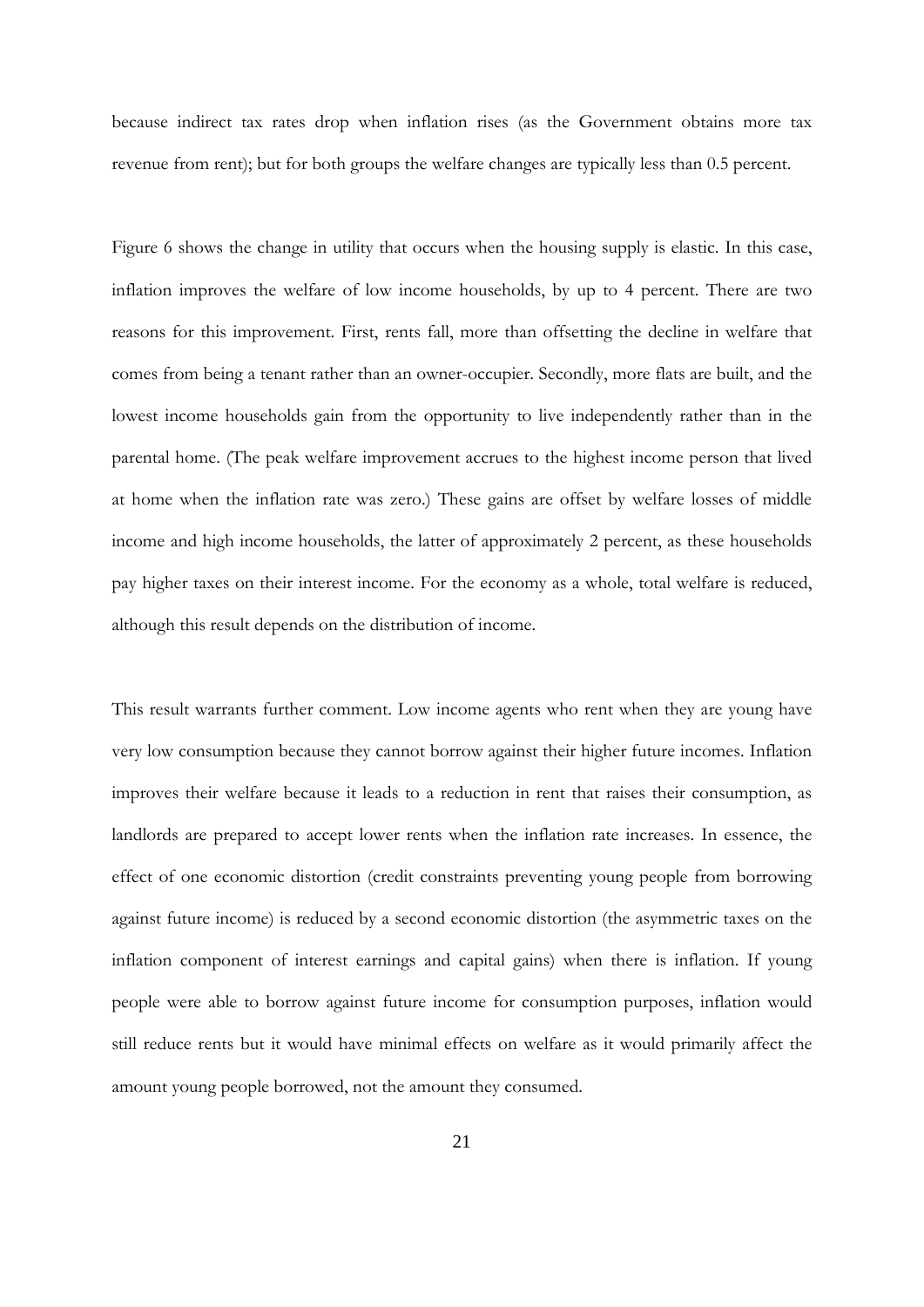When the inflation component of interest is not taxed, the effects of inflation on welfare depend little on the housing supply elasticity. This is because neither rent nor the total quantity of housing change by much in either the elastic or inelastic cases. This means that if the inflation component of interest earnings were tax exempt and the housing supply was sufficiently elastic, welfare would decline for some low income households, as high income households would no longer compete with each other to provide low rent accommodation to low income households.

#### **IV. PARAMETER VARIATIONS**

Table 4 shows the effects of changing some of the model parameters when the housing supply is inelastic. Each row shows the rent, flat price, and house price when  $\pi=2\%$ , and the fraction of the young cohort that rents when  $\pi=0$  and  $\pi=2\%$ . These numbers are used to calculate the "slope": the additional number of young households renting when inflation increases by 1 percentage point. Table 5 presents the same information for the elastic housing supply case.

Table 4 shows that the extent that inflation affects the home-ownership rate of young households depends little on the tightness of credit constraints, the mix of housing types, or the relative utility of different tenure options. However, it is sensitive to the real interest rate and the discount rate. When real interest rates are 6% or more, inflation has little effect on homeownership rates, as property prices are sufficiently low that almost all households purchase flats or houses rather than rent. In contrast, when real interest rates fall to 4%, each percentage point increase in the inflation rate is associated with a 24% increase in the fraction of young households that rent. At even lower real interest rates, almost all young households rent rather than purchase, as property prices become very high.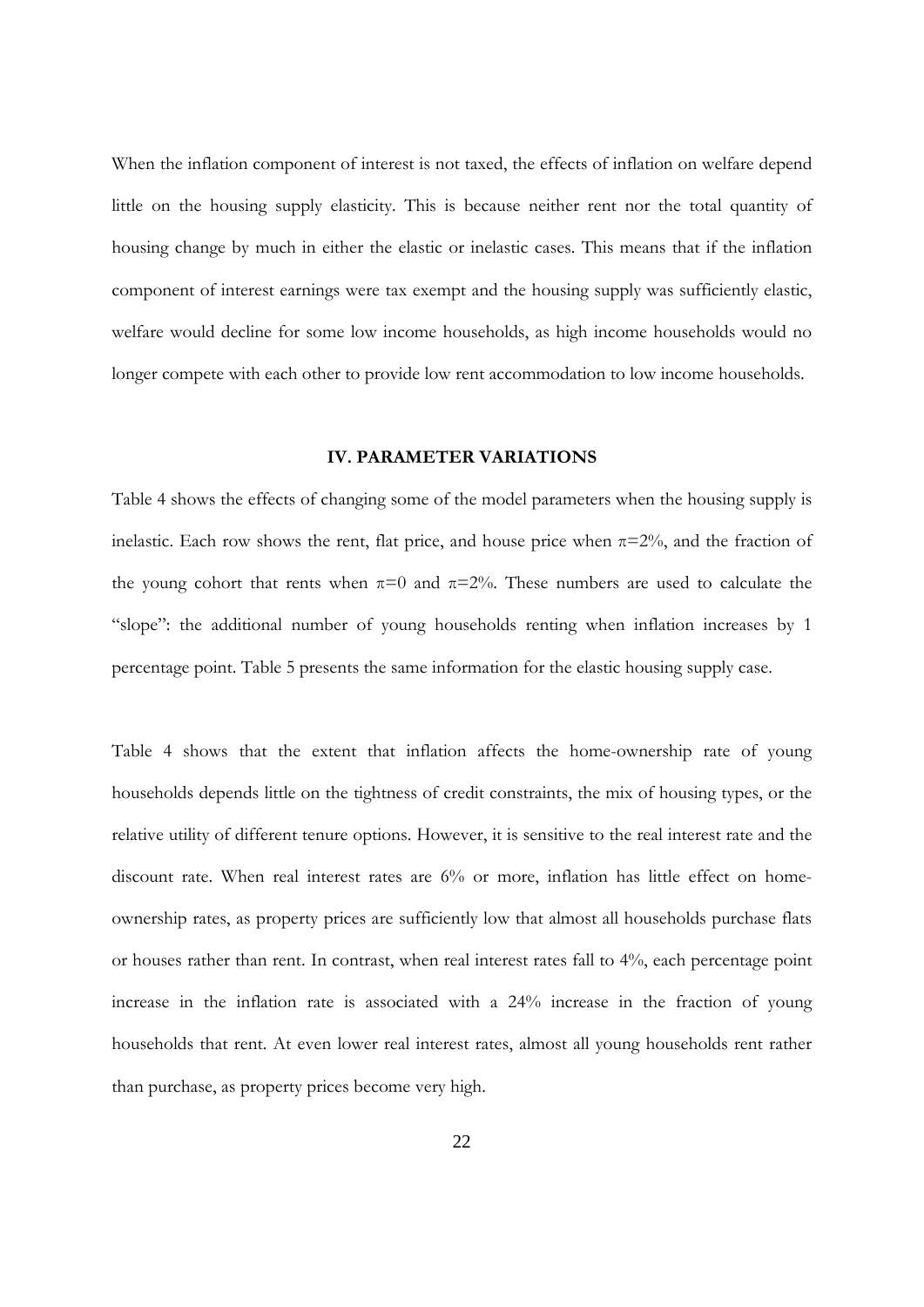Homeownership rates are sensitive to real interest rates for two reasons. First, house prices are sensitive to real interest rates, declining as real interest rates increase. By itself, this would not change homeownership rates, as the real financing cost (the real interest rate multiplied by the flat price) changes little as interest rates change. However, the required loan repayment increases as real interest rates fall (equation 8). Consequently, credit constrained households that rent can consume more than credit constrained households that purchase. When interest rates are low this option appears sufficiently attractive that a large number of young households reduce their lifetime consumption to consume more at a young age.

The results are similar when the housing supply is elastic. The effect of inflation on homeownership rates is not particularly sensitive to the tightness of credit constraints, building costs, or the utility value of different tenure options, but is sensitive to the discount rate and real interest rates. However, the mechanism is different. There is little effect on property prices as parameters change, but rents decline, and the home-ownership rates of young households decline as credit-constrained households choose to increase consumption by renting.

The results are also sensitive to the intertemporal discount rate. When households are more patient (modelled by raising the intertemporal discount rate β from 0.97 to 0.98), inflation causes a smaller reduction in the home-ownership rate, as fewer young households choose to increase current consumption by renting. When the model was reconfigured so half the households have  $β=0.98$  and half have  $β=0.97$ , the effect of inflation on home-ownership rates was midway between the cases when all households have  $\beta = 0.97$  and  $\beta = 0.98$ . This suggests the effect of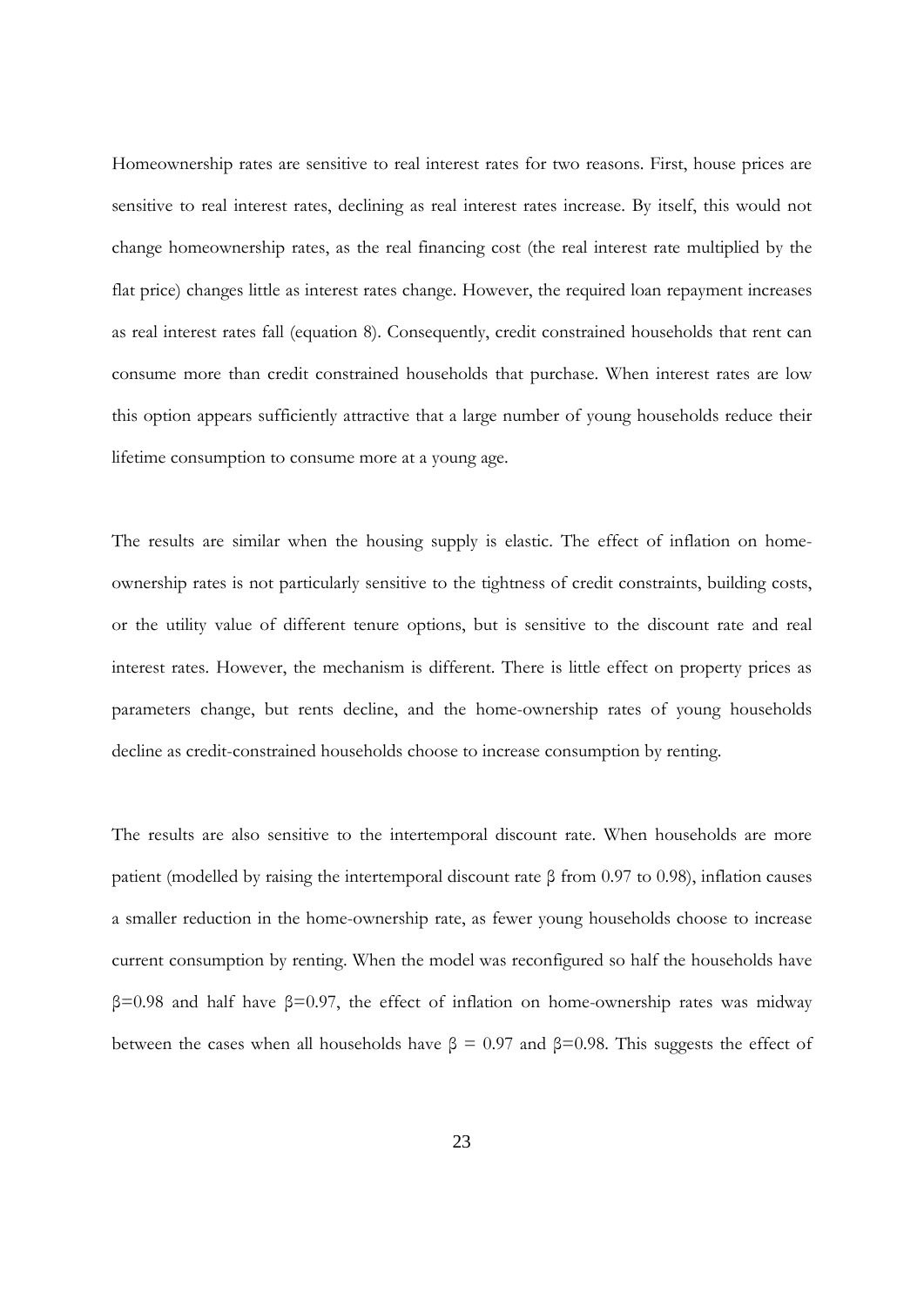inflation on the housing market depends on the on the distribution of discount rates as well as the distribution of income

#### **5. Conclusion**

This paper extends the literature that examines how the interaction of inflation with the tax system affects the economy even when inflation is constant and perfectly anticipated. It focuses on two nominal rigidities: (i) government imposed taxes on the inflation component of interest earnings; and (ii) financial sector imposed restrictions on the amount households can borrow, restrictions that are expressed in nominal not real terms. The paper's key contribution is to endogenise property prices in a model that incorporates owner-occupied and rental sectors.

Four results of the model stand out. First, small increases in inflation can cause large reductions in the home-ownership rates of young cohorts when nominal interest is taxed. These cohorts find it difficult to maintain consumption when nominal mortgage payments increase in response to higher inflation, as they cannot increase their borrowing. When the model is parameterised to mimic New Zealand tax rates, and the real interest rate is 5%, a one percent increase in the inflation rate is associated with an 8 - 10% decrease in the home-ownership rates of young households, irrespective of the elasticity of the housing supply. This suggests it matters whether inflation is in the upper half rather than the lower half of the inflation target band.

Secondly, the welfare effects of inflation depend on the elasticity of the housing supply. When the supply of housing is inelastic, inflation reduces the welfare of all households (except the first generation of owners) because landlords bid up house prices to avoid the tax on the inflation component of interest income. Inflation reduces the welfare of low income households because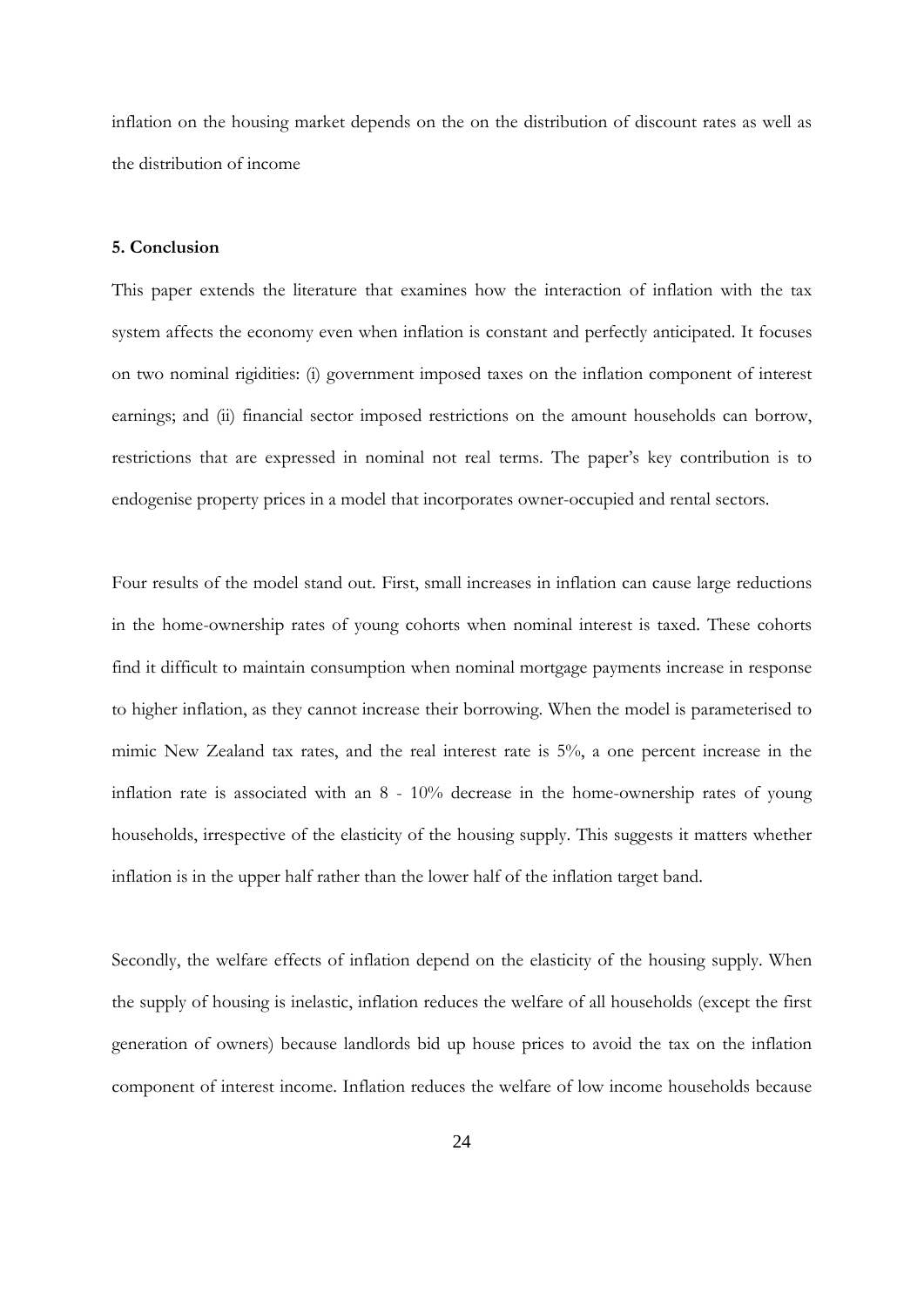they rent rather than purchase a home to maintain consumption levels early in life; it reduces the welfare of middle and high income because they delay purchasing large houses and earn lower real after tax returns from their investments. When the supply of housing is elastic, competition between landlords leads to lower rents and the construction of additional houses. In this case inflation raises the welfare of the lowest income groups, for even though a large fraction choose to rent rather than purchase a home, the lower rents more than offset the welfare losses stemming from being a tenant rather than an owner-occupier. Middle and high income households lose from inflation, however, as they delay purchasing large houses. The overall welfare consequences of inflation will depend on the relative numbers of high and low income households. In the main parameterisations studied in this paper, the losses to middle and high income agents are larger than the gains to low income households, but this need not be the case.

Thirdly, the effects of inflation on home-ownership rates are decreasing in the real interest rate. The ratio of mortgage repayments (including capital repayments) to rents reduces as real interest rates increase, reducing the disincentive for credit constrained households to purchase a house. In the model simulations, moderate inflation had little effect on home-ownership rates when real interest rates were 6 percent or more. This feature of the model suggests that the effect of low inflation on the housing market may have been minimal in New Zealand prior to 2000, for real interest rates between 1985 and 2000 typically exceeded six percent.

Fourthly, the effects of inflation on the housing market would largely be avoided if the inflation component of nominal interest earnings were exempt from income. The main effect of inflation on home ownership patterns stem from the incentives that induce high income households to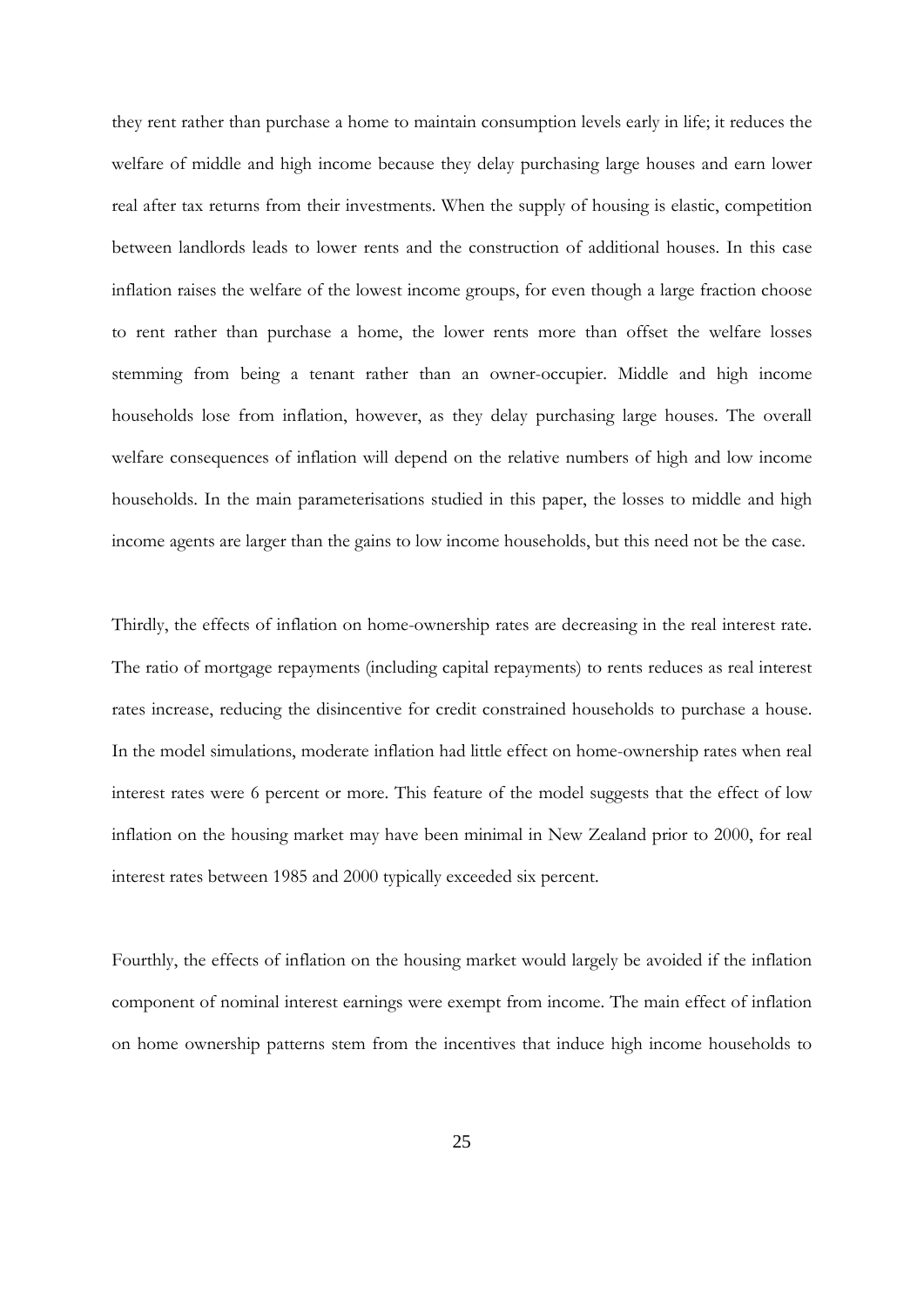become landlords when the inflation rate increases, to avoid the extremely high taxes on real interest income and to take advantage of tax free capital gains from property appreciation.

These findings are consistent with Feldstein's (1997) argument that low inflation can cause significant welfare losses because of its effect on housing markets. The paper adds sophistication to his analysis, however, by simultaneously considering the effects of inflation on inter-temporal housing and consumption patterns, by allowing for a rental market as well as home-ownership, and by endogenising house prices. With one exception, none of these factors overturn his essential insights into the harmful consequences of low inflation. The exception concerns the way inflation can improve the welfare of young low income agents who rent, by lowering their rents and raising their consumption while young.

This paper also contributes to the literature that suggests welfare could be improved if the inflation component of interest income were not taxed. This paper suggests that the extent of the welfare gains depends on the elasticity of housing supply, but the gains could be substantial – not surprising, perhaps, since the inflation component of interest earnings is not income.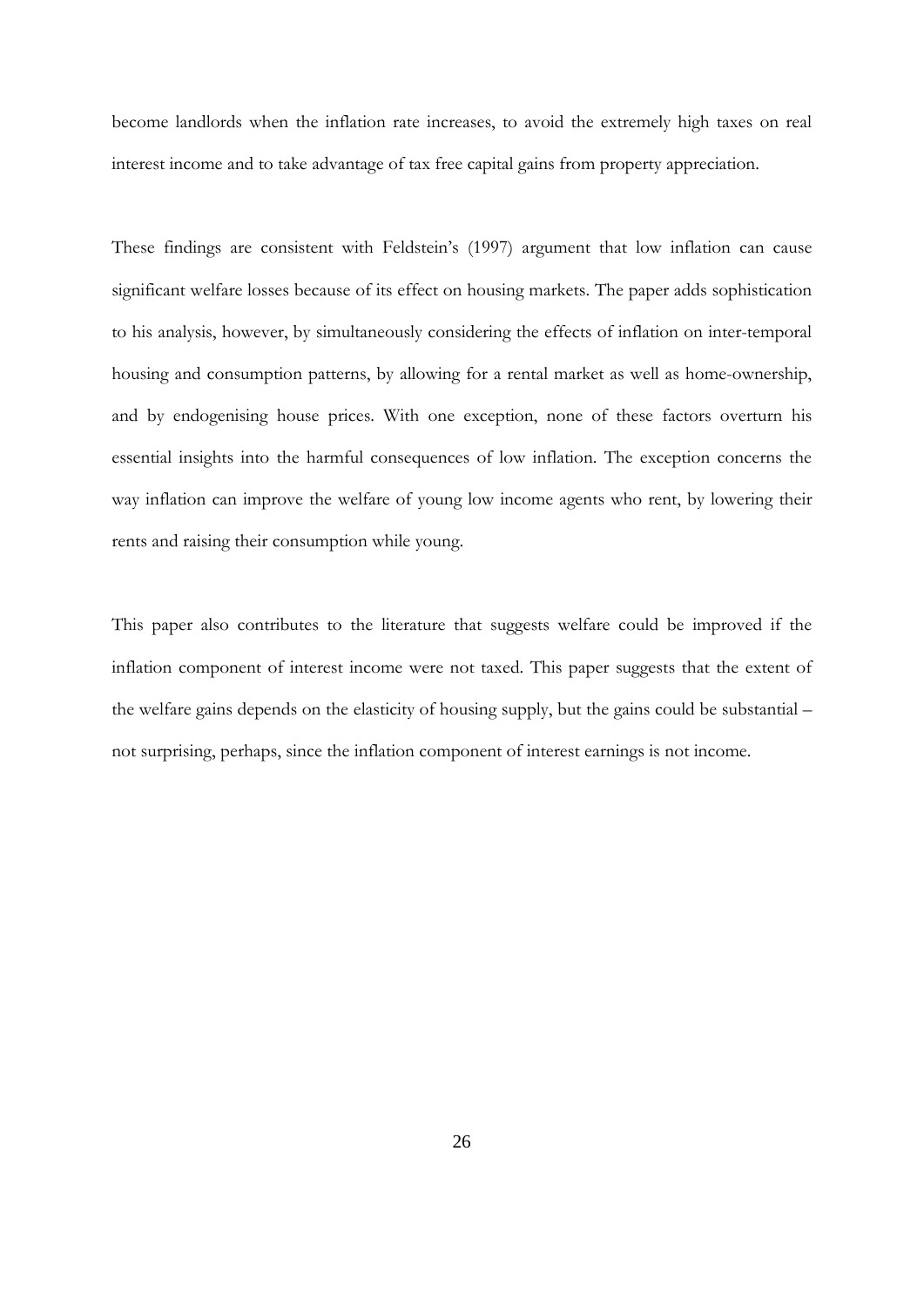| Parameter                                                                | Description                                | Value                                 | Source/Rationale                                                                                                             |  |  |  |
|--------------------------------------------------------------------------|--------------------------------------------|---------------------------------------|------------------------------------------------------------------------------------------------------------------------------|--|--|--|
| $Y_t^0$                                                                  | Average income<br>of 25-35 cohort          | 50000                                 | NZ Census 2001: average<br>male and female earnings,<br>25-35 year olds,<br>are<br>\$32800<br>and<br>\$23300<br>respectively |  |  |  |
| $\omega_i$                                                               | Income<br>distribution                     | Uniform on<br>[20000, 80000]          |                                                                                                                              |  |  |  |
| $g_i$                                                                    | Lifecycle income<br>pattern                | $\{1, 1.5,$<br>1.5,<br>$0.75 + 20000$ | NZ Census, 1966-2001.<br>Based on real lifecycle<br>earnings of cohort turning<br>20 in 1946, 1961.                          |  |  |  |
| $\, {\bf B}$                                                             | Discount factor                            | 0.97 annualised                       | Arbitrary                                                                                                                    |  |  |  |
| $\left\{v^R, v^F, v^H\right\}$                                           | Utility<br>from<br>housing                 | $\{0.33, 0.35, 0.45\}$                | Arbitrary                                                                                                                    |  |  |  |
| $K_i$                                                                    | Inheritance<br>timing                      | ${0,0,1,0}$                           | Arbitrary                                                                                                                    |  |  |  |
| $n^H/N$                                                                  | Fraction<br>$\sigma$<br>houses             | 0.57                                  | Arbitrary                                                                                                                    |  |  |  |
| $\frac{n^F/N}{H}$                                                        | Fraction of flats                          | 0.42                                  | Arbitrary                                                                                                                    |  |  |  |
|                                                                          | Mortgage term                              | 25 years                              | Standard mortgage term in<br>1990s                                                                                           |  |  |  |
| $\delta$                                                                 | Maximum<br>debt<br>service-income<br>ratio | 30%                                   | Reflects<br>NZ<br>banking<br>conditions                                                                                      |  |  |  |
| $\Theta$                                                                 | Maximum loan to<br>value ratio             | 90%                                   | Reflects NZ<br>banking<br>conditions                                                                                         |  |  |  |
| $\tau^{g*}$                                                              | GST rate                                   | 0.10                                  | Tax take equals 10% of<br>labour income; arbitrary,<br>but close to NZ rate.                                                 |  |  |  |
| $\tau_{\scriptscriptstyle 1}^{}, \tau_{\scriptscriptstyle 2}^{}, \tau^*$ | Income tax rates<br>and threshold          | 20%, 33%<br>\$50000                   | Reflects NZ rates in 2000.                                                                                                   |  |  |  |
| $\alpha_0^F, \alpha_1^F$<br>$\alpha_0^H, \alpha_1^H$                     | Housing supply<br>parameters               | $10, -1250$<br>1, 9300                | Arbitrary,<br>generates<br>approximately 1% price<br>elasticity for flats.                                                   |  |  |  |

**Table 1. Parameterisation of the model.**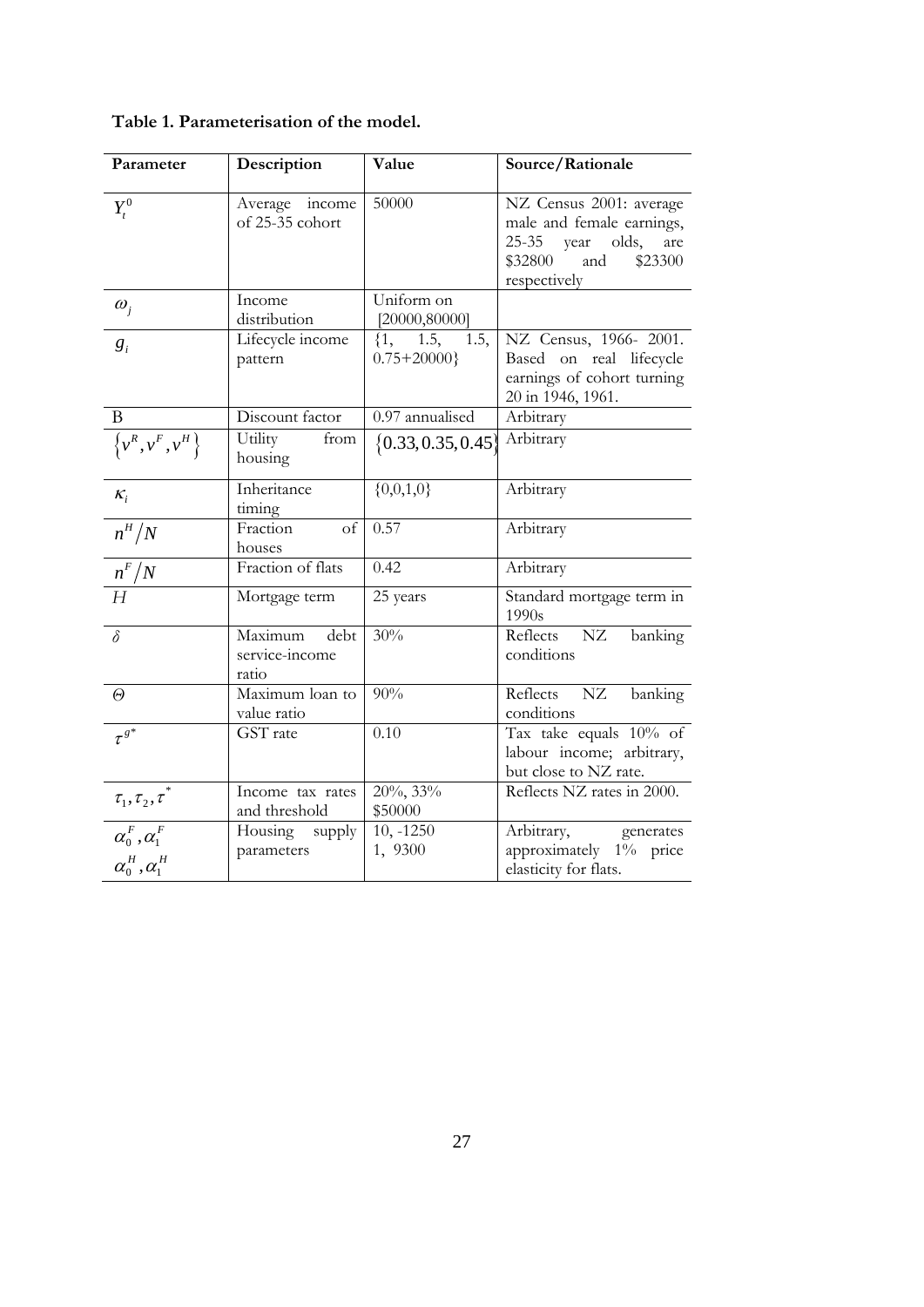| Tax rates                                          | Inflation rate |                                  |                                  |                |  |  |  |  |
|----------------------------------------------------|----------------|----------------------------------|----------------------------------|----------------|--|--|--|--|
|                                                    | $\theta$       | 1                                | $\mathcal{D}_{\mathcal{L}}$      | $\overline{3}$ |  |  |  |  |
| Normal taxes - all nominal interest income taxed   |                |                                  |                                  |                |  |  |  |  |
|                                                    |                |                                  | Flat prices                      |                |  |  |  |  |
| (0,0)                                              | \$166,286      | \$166,397                        | \$165,788                        | \$165,034      |  |  |  |  |
| (20, 20)                                           | \$154,558      | \$158,922                        | \$162,615                        | \$166,516      |  |  |  |  |
| (20, 33)                                           | \$147,207      | \$154,534                        | \$163,247                        | \$171,990      |  |  |  |  |
|                                                    | House prices   |                                  |                                  |                |  |  |  |  |
| (0,0)                                              | \$269,364      | \$268,470                        | \$267,434                        | \$266,331      |  |  |  |  |
| (20,20)                                            | \$256,960      | \$260,735                        | \$262,004                        | \$264,058      |  |  |  |  |
| (20, 33)                                           | \$249,712      | \$255,027                        | \$260,838                        | \$266,629      |  |  |  |  |
|                                                    |                |                                  | Rents                            |                |  |  |  |  |
| (0,0)                                              | \$6,425        | \$6,425                          | \$6,400                          | \$6,375        |  |  |  |  |
| (20,20)                                            | \$6,469        | \$6,475                          | \$6,475                          | \$6,475        |  |  |  |  |
| (20, 33)                                           | \$6,521        | \$6,467                          | \$6,482                          | \$6,468        |  |  |  |  |
|                                                    |                |                                  | Fraction of young cohort renting |                |  |  |  |  |
| (0,0)                                              | 21.5%          | 24.5%                            | 28.3%                            | $31.5\%$       |  |  |  |  |
| (20, 20)                                           | 5.8%           | $16.0\%$                         | 20.8%                            | 32.3%          |  |  |  |  |
| (20, 33)                                           | $0.0\%$        | $10.0\%$                         | 21.8%                            | 42.3%          |  |  |  |  |
|                                                    |                |                                  | Number of flats and houses       |                |  |  |  |  |
| (0,0)                                              | $580 + 900$    | $580 + 900$                      | $580 + 900$                      | $580 + 900$    |  |  |  |  |
| (20,20)                                            | $580 + 900$    | $580 + 900$                      | $580 + 900$                      | $580 + 900$    |  |  |  |  |
| (20, 33)                                           | $580 + 900$    | $580 + 900$                      | $580 + 900$                      | $580 + 900$    |  |  |  |  |
| The inflation component of interest is tax exempt. |                |                                  |                                  |                |  |  |  |  |
|                                                    |                |                                  | Flat prices                      |                |  |  |  |  |
| (0,0)                                              | \$166,286      | \$166,397                        | \$165,788                        | \$165,034      |  |  |  |  |
| (20,20)                                            | \$154,419      | \$154,638                        | \$154,613                        | \$154,811      |  |  |  |  |
| (20,33)                                            | \$146,588      | \$146,507                        | \$146,270                        | \$146,917      |  |  |  |  |
|                                                    |                |                                  | House Prices                     |                |  |  |  |  |
| (0,0)                                              | \$269,364      | \$268,470                        | \$267,434                        | \$266,331      |  |  |  |  |
| (20,20)                                            | \$256,835      | \$256,847                        | \$256,684                        | \$256,404      |  |  |  |  |
| (20, 33)                                           | \$248,971      | \$247,772                        | \$247,330<br>\$248,066           |                |  |  |  |  |
|                                                    |                |                                  | Rents                            |                |  |  |  |  |
| (0,0)                                              | \$6,425        | \$6,425                          | \$6,400                          | \$6,375        |  |  |  |  |
| (20,20)                                            | \$6,467        | \$6,475                          | \$6,475                          | \$6,475        |  |  |  |  |
| (20, 33)                                           | \$6,485        | \$6,489<br>\$6,476               |                                  | \$6,502        |  |  |  |  |
|                                                    |                | Fraction of young cohort renting |                                  |                |  |  |  |  |
| (0,0)                                              | 21.5%          | 24.5%                            | 28.3%                            | 31.5%          |  |  |  |  |
| (20,20)                                            | 5.5%           | $10.0\%$                         | 14.0%                            | 17.3%          |  |  |  |  |
| (20, 33)                                           | $0.0\%$        | 2.0%<br>4.8%                     |                                  | 7.5%           |  |  |  |  |
|                                                    |                |                                  | Number of flats and houses       |                |  |  |  |  |
| (0,0)                                              | $580 + 900$    | $580 + 900$                      | $580 + 900$                      | $580 + 900$    |  |  |  |  |
| (20,20)                                            | $580 + 900$    | $580 + 900$                      | $580 + 900$                      | $580 + 900$    |  |  |  |  |
| (20, 33)                                           | $580 + 900$    | $580 + 900$                      | $580 + 900$                      | $580 + 900$    |  |  |  |  |

## **Table 2: Output of Model with inelastic supply.**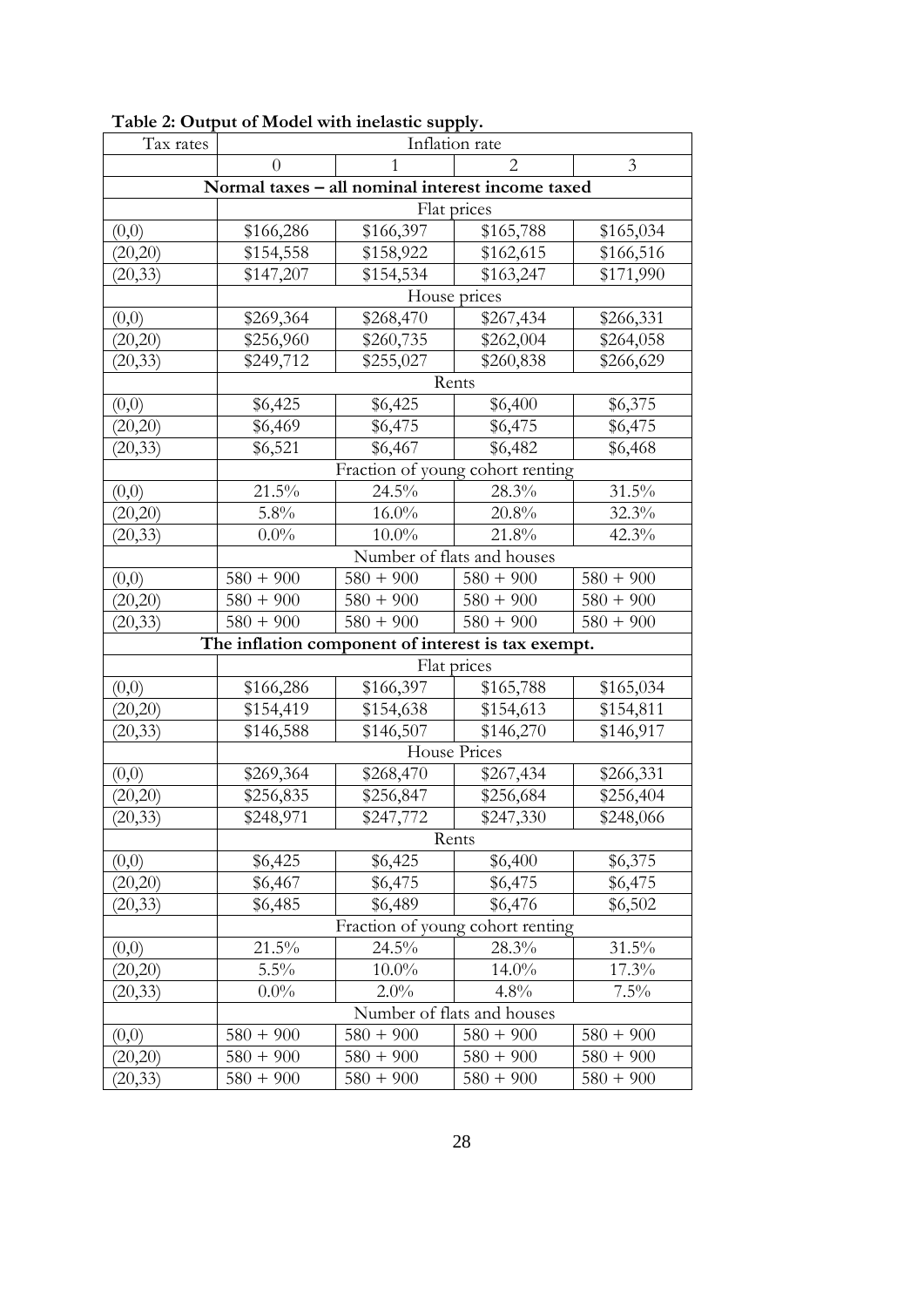| Tax rates | Inflation rate                                     |                                  |                            |             |  |  |  |  |
|-----------|----------------------------------------------------|----------------------------------|----------------------------|-------------|--|--|--|--|
|           | 2<br>0                                             |                                  |                            |             |  |  |  |  |
|           | Normal taxes - all nominal interest income taxed   |                                  |                            |             |  |  |  |  |
|           | Flat prices                                        |                                  |                            |             |  |  |  |  |
| (0,0)     | \$147,266                                          | \$147,279                        | \$147,242                  | \$147,263   |  |  |  |  |
| (20,20)   | \$146,388                                          | \$146,716                        | \$147,043                  | \$147,275   |  |  |  |  |
| (20,33)   | \$145,634                                          | \$146,393                        | \$147,059                  | \$147,535   |  |  |  |  |
|           |                                                    |                                  | House Prices               |             |  |  |  |  |
| (0,0)     | \$249,551                                          | \$249,482                        | \$249,343                  | \$249,297   |  |  |  |  |
| (20,20)   | \$248,461                                          | \$248,747                        | \$248,922                  | \$248,979   |  |  |  |  |
| (20, 33)  | \$247,695<br>\$248,238                             |                                  | \$248,763                  | \$249,028   |  |  |  |  |
|           | Rents                                              |                                  |                            |             |  |  |  |  |
| (0,0)     | \$5,681                                            | \$5,683                          | \$5,681                    | \$5,682     |  |  |  |  |
| (20,20)   | \$6,123                                            | \$5,983                          | \$5,857                    | \$5,735     |  |  |  |  |
| (20, 33)  | \$6,442                                            | \$6,130                          | \$5,842                    | \$5,551     |  |  |  |  |
|           |                                                    | Fraction of young cohort renting |                            |             |  |  |  |  |
| (0,0)     | 23.0%                                              | 24.5%                            | 25.5%                      | 28.5%       |  |  |  |  |
| (20,20)   | 6.3%                                               | 15.3%                            | $22.\overline{5\%}$        | 27.8%       |  |  |  |  |
| (20,33)   | $0.0\%$                                            | 9.5%                             | 22.5%                      | 35.3%       |  |  |  |  |
|           |                                                    |                                  | Number of flats and houses |             |  |  |  |  |
| (0,0)     | $669 + 929$                                        | $678 + 920$                      | $687 + 910$                | $694 + 903$ |  |  |  |  |
| (20,20)   | $682 + 907$                                        | $689 + 903$                      | $708 + 888$                | $727 + 870$ |  |  |  |  |
| (20, 33)  | $675 + 906$                                        | $704 + 884$                      | $725 + 870$                | $751 + 849$ |  |  |  |  |
|           | The inflation component of interest is tax exempt. |                                  |                            |             |  |  |  |  |
|           | Flat prices                                        |                                  |                            |             |  |  |  |  |
| (0,0)     | \$147,266                                          | \$147,279                        | \$147,242                  | \$147,263   |  |  |  |  |
| (20,20)   | \$146,388                                          | \$146,377                        | \$146,404                  | \$146,295   |  |  |  |  |
| (20, 33)  | \$145,585<br>\$145,637                             |                                  | \$145,571<br>\$145,645     |             |  |  |  |  |
|           | House Prices                                       |                                  |                            |             |  |  |  |  |
| (0,0)     | \$249,551                                          | \$249,482                        | \$249,343                  | \$249,297   |  |  |  |  |
| (20,20)   | \$248,461                                          | \$248,430                        | \$248,448                  | \$248,327   |  |  |  |  |
| (20, 33)  | \$247,639                                          | \$247,553                        | \$247,461<br>\$247,548     |             |  |  |  |  |
|           |                                                    |                                  | Rents                      |             |  |  |  |  |
| (0,0)     | \$5,681                                            | \$5,683                          | \$5,681                    | \$5,682     |  |  |  |  |
| (20,20)   | \$6,123                                            | \$6,123                          | \$6,124                    | \$6,121     |  |  |  |  |
| (20, 33)  | \$6,438                                            | \$6,439                          | \$6,436<br>\$6,443         |             |  |  |  |  |
|           |                                                    | Fraction of young cohort renting |                            |             |  |  |  |  |
| (0,0)     | 23.0%                                              | 24.5%                            | 25.5%                      | 28.5%       |  |  |  |  |
| (20,20)   | 6.3%                                               | $10.3\%$                         | 13.8%                      | 17.5%       |  |  |  |  |
| (20, 33)  | $0.0\%$                                            | 2.3%                             | 7.3%<br>4.8%               |             |  |  |  |  |
|           |                                                    |                                  | Number of flats and houses |             |  |  |  |  |
| (0,0)     | $669 + 929$                                        | $678 + 920$                      | $687 + 910$                | $694 + 903$ |  |  |  |  |
| (20,20)   | $682 + 907$                                        | $684 + 905$                      | $685 + 904$                | $685 + 903$ |  |  |  |  |
| (20, 33)  | $675 + 905$                                        | $690 + 892$                      | $692 + 889$                | $691 + 890$ |  |  |  |  |

### **Table 3: Output of Model with elastic supply.**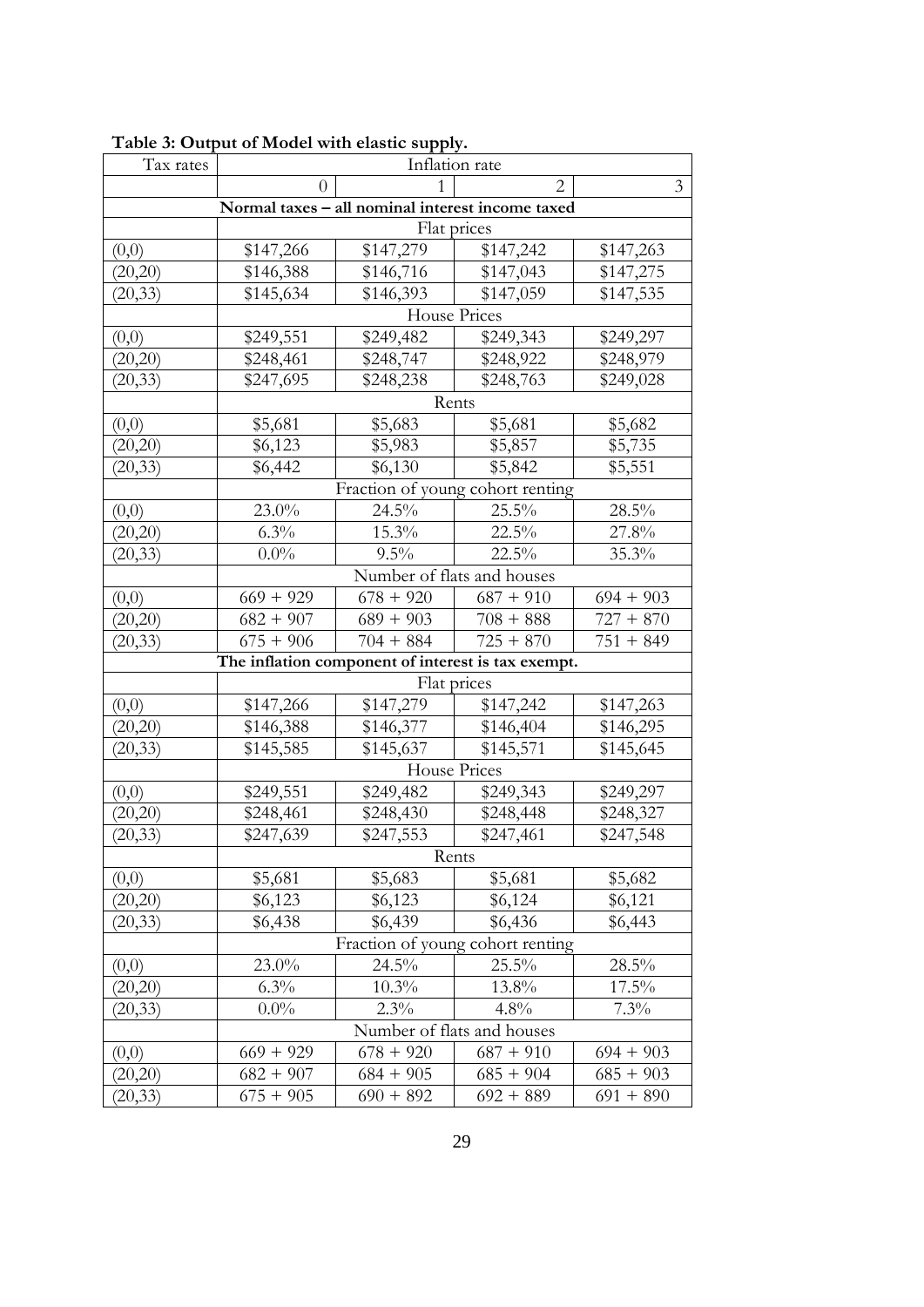| Parameter              | Rent                                                  | Flat                                              | House                            | $\frac{0}{0}$  | $\frac{0}{0}$ | Slope          |  |  |
|------------------------|-------------------------------------------------------|---------------------------------------------------|----------------------------------|----------------|---------------|----------------|--|--|
| change                 |                                                       | price                                             | price                            | young          | young         |                |  |  |
|                        |                                                       |                                                   |                                  | renting        | renting       |                |  |  |
|                        |                                                       |                                                   |                                  | $\pi = 0\%$    | $\pi = 2\%$   |                |  |  |
| Base                   | 6480                                                  | 163200                                            | 260800                           | $0\%$          | $22\%$        | 11             |  |  |
| Parameters             |                                                       |                                                   |                                  |                |               |                |  |  |
|                        |                                                       |                                                   |                                  |                |               |                |  |  |
|                        |                                                       | Changing credit constraints (loan to value ratio) |                                  |                |               |                |  |  |
| $\theta = 0.8$         | 6470                                                  | 163100                                            | 259300                           | $\overline{2}$ | 29            | 14             |  |  |
| $\theta = 0.9$         | 6480                                                  | 163200                                            | 260800                           | $0\%$          | $22\%$        | 11             |  |  |
| $\theta = 1.0$         | 6500                                                  | 163500                                            | 262700                           | $\overline{0}$ | 18            | 9              |  |  |
|                        |                                                       |                                                   |                                  |                |               |                |  |  |
|                        |                                                       | Changing number of flats and houses               |                                  |                |               |                |  |  |
| $N_h = 600, N_f = 980$ | 6450                                                  | 162700                                            | 298300                           | $0\%$          | 29%           | 15             |  |  |
| $N_h = 900, N_f = 680$ | 6480                                                  | 163200                                            | 260800                           | $0\%$          | $22\%$        | 11             |  |  |
| $N_h = 900, N_f = 660$ | 7357                                                  | 185600                                            | 281600                           | $0\%$          | 26%           | 13             |  |  |
|                        |                                                       |                                                   |                                  |                |               |                |  |  |
|                        |                                                       |                                                   | Changing the valuation of houses |                |               |                |  |  |
| value= 32 35 45        | 6300                                                  | 158800                                            | 258000                           | $0\%$          | 17%           | 9              |  |  |
| value= 33 35 45        | 6480                                                  | 163200                                            | 260800                           | $0\%$          | $22\%$        | 11             |  |  |
| value= 33 35 46        | 6500                                                  | 163500                                            | 270600                           | $0\%$          | 20%           | 10             |  |  |
|                        |                                                       |                                                   |                                  |                |               |                |  |  |
|                        | Changing real interest rates, discount $\beta = 0.97$ |                                                   |                                  |                |               |                |  |  |
| $\beta = 0.97$ r = 4   | 6440                                                  | 207600                                            | 298400                           | 15%            | 63%           | 24             |  |  |
| $\beta = 0.97$ r = 4.5 | 6490                                                  | 183400                                            | 278400                           | $7\%$          | 51%           | 22             |  |  |
| $\beta = 0.97$ r = 5   | 6480                                                  | 163200                                            | 260800                           | $0\%$          | 22%           | 11             |  |  |
| $\beta = 0.97$ r = 5.5 | 6510                                                  | 148500                                            | 247200                           | $0\%$          | $9\%$         | 5              |  |  |
| $\beta = 0.97$ r = 6   | 6850                                                  | 133300                                            | 234300                           | $0\%$          | $0\%$         | $\overline{0}$ |  |  |
|                        |                                                       |                                                   |                                  |                |               |                |  |  |
|                        | Changing real interest rates, discount $\beta = 0.98$ |                                                   |                                  |                |               |                |  |  |
| $\beta = 0.98$ r = 4   | 6870                                                  | 220900                                            | 324100                           | $6\%$          | 50%           | 22             |  |  |
| $\beta = 0.98$ r = 4.5 | 6410                                                  | 180900                                            | 284400                           | $1\%$          | $21\%$        | 10             |  |  |
| $\beta = 0.98$ r = 5   | 6390                                                  | 161800                                            | 267300                           | $0\%$          | 10%           | 5              |  |  |
| $\beta = 0.98$ r = 5.5 | 6320                                                  | 145600                                            | 252300                           | $0\%$          | $2\%$         | $\mathbf{1}$   |  |  |
| $β = 0.98$ r = 6       | 6990                                                  | 135600                                            | 242300                           | $0\%$          | $0\%$         | $\overline{0}$ |  |  |

**Table 4: Parameter variations with inelastic supply.** 

Prices worked out when the inflation rate  $\pi = 2\%$ .

"Slope" is the change in the fraction of young cohort renting when there is a 1 percentage point increase in the inflation rate.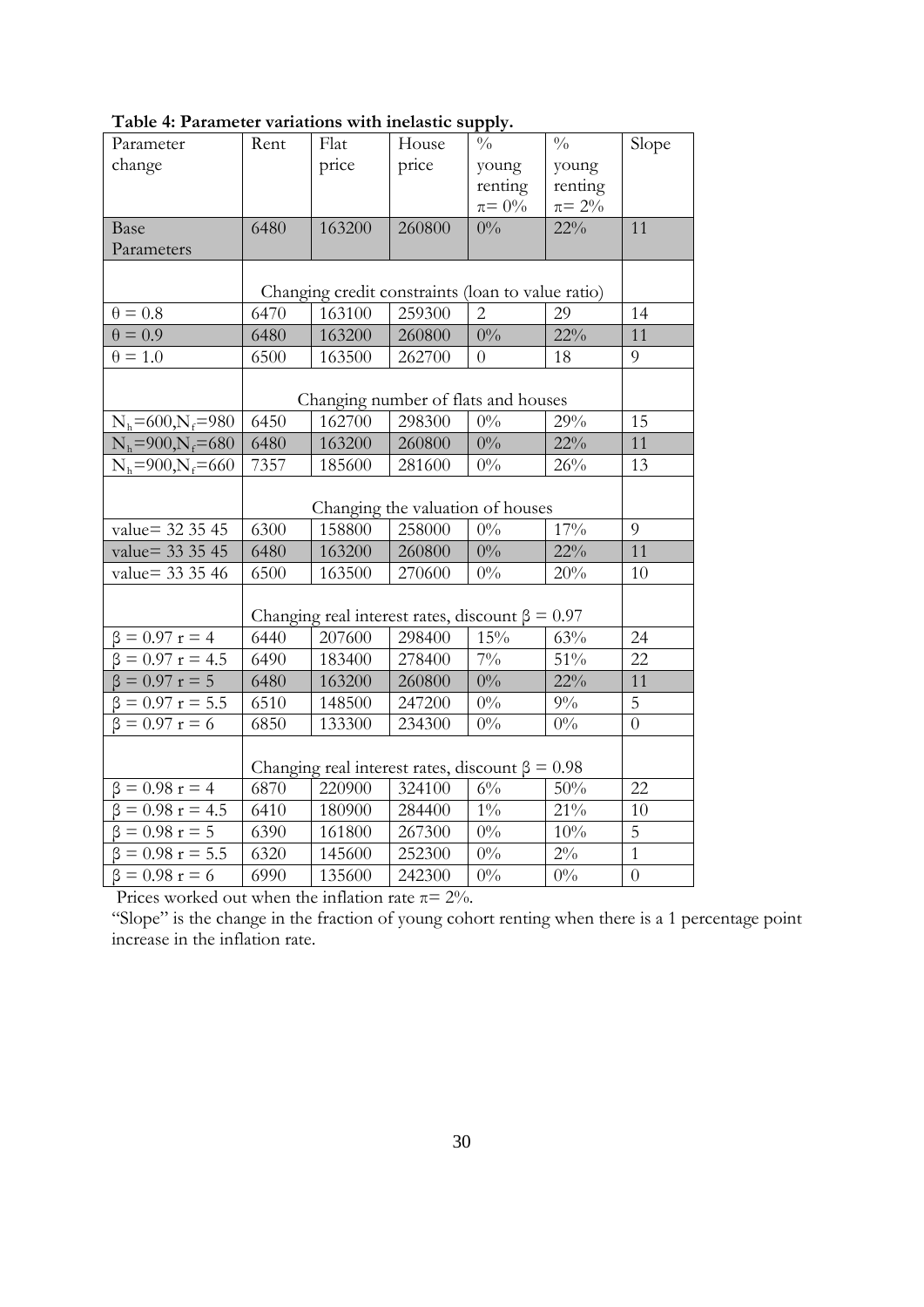| Parameter              | Rent                                                       | Flat                                                   | House                            | 11 J<br>$\frac{0}{0}$ | $\frac{0}{0}$ | Slope          | $N_{h}$ | $N_f$ | Total |
|------------------------|------------------------------------------------------------|--------------------------------------------------------|----------------------------------|-----------------------|---------------|----------------|---------|-------|-------|
| change                 |                                                            | price                                                  | price                            | young                 | young         |                |         |       |       |
|                        |                                                            |                                                        |                                  | renting               | renting       |                |         |       |       |
|                        |                                                            |                                                        |                                  | $\pi = 0\%$           | $\pi = 2\%$   |                |         |       |       |
| Base                   | 5840                                                       | 147100                                                 | 248800                           | $0\%$                 | 23%           | 11             | 870     | 725   | 1595  |
| Parameters             |                                                            |                                                        |                                  |                       |               |                |         |       |       |
|                        |                                                            |                                                        |                                  |                       |               |                |         |       |       |
|                        |                                                            | Changing credit constraints (loan to value ratio)      |                                  |                       |               |                |         |       |       |
| $\theta = 0.8$         | 5830                                                       | 147000                                                 | 248500                           | $3\%$                 | 25%           | 11             | 853     | 741   | 1594  |
| $\theta = 0.9$         | 5840                                                       | 147100                                                 | 248800                           | $0\%$                 | 23%           | 11             | 870     | 725   | 1595  |
| $\theta = 1.0$         | 5840                                                       | 147000                                                 | 248800                           | $0\%$                 | 19%           | 10             | 880     | 715   | 1595  |
|                        |                                                            |                                                        |                                  |                       |               |                |         |       |       |
|                        |                                                            | Changing additional cost of constructing a large house |                                  |                       |               |                |         |       |       |
| $a_{0h} = 93000$       | 5840                                                       | 147100                                                 | 248800                           | $0\%$                 | 23%           | 11             | 870     | 725   | 1595  |
| $a_{0h} = 143000$      | 6440                                                       | 145600                                                 | 293800                           | $\overline{0}$        | $5\%$         | $\mathfrak{Z}$ | 528     | 1053  | 1581  |
|                        |                                                            |                                                        |                                  |                       |               |                |         |       |       |
|                        |                                                            |                                                        | Changing the valuation of houses |                       |               |                |         |       |       |
| $vv = 323545$          | 5820                                                       | 146600                                                 | 248400                           | $0\%$                 | 16%           | 8              | 877     | 715   | 1592  |
| $vv = 333545$          | 5840                                                       | 147100                                                 | 248800                           | $0\%$                 | 23%           | 11             | 870     | 725   | 1595  |
| $vv = 333546$          | 5840                                                       | 147100                                                 | 249700                           | $0\%$                 | 20%           | 10             | 964     | 632   | 1596  |
|                        | Changing real interest rates, discount rate $\beta = 0.97$ |                                                        |                                  |                       |               |                |         |       |       |
| $\beta$ = 0.97 r= 4    | 4580                                                       | 147500                                                 | 249200                           | 15%                   | $59\%$        | 22             | 876     | 724   | 1600  |
| $\beta$ = 0.97 r = 4.5 | 5230                                                       | 147500                                                 | 249200                           | $7\%$                 | 39%           | 16             | 866     | 734   | 1600  |
| $\beta = 0.97$ r= 5    | 5840                                                       | 147100                                                 | 248800                           | $0\%$                 | 23%           | 11             | 870     | 725   | 1595  |
| $\beta$ = 0.97 r= 5.5  | 6380                                                       | 145700                                                 | 247400                           | $0\%$                 | $9\%$         | $\overline{4}$ | 863     | 719   | 1582  |
| $\beta$ = 0.97 r= 6    | 6850                                                       | 144500                                                 | 246200                           | $0\%$                 | $2\%$         | $\mathbf{1}$   | 866     | 705   | 1571  |
|                        |                                                            |                                                        |                                  |                       |               |                |         |       |       |
|                        | Changing real interest rates, discount rate $\beta = 0.98$ |                                                        |                                  |                       |               |                |         |       |       |
| $\beta$ = 0.98 r= 4    | 4580                                                       | 147500                                                 | 250000                           | $7\%$                 | 31%           | 11             | 945     | 655   | 1600  |
| $\beta$ = 0.98 r= 4.5  | 5220                                                       | 147500                                                 | 250000                           | $2\%$                 | $21\%$        | 10             | 951     | 649   | 1600  |
| $\beta$ = 0.98 r= 5    | 5830                                                       | 146900                                                 | 249400                           | $0\%$                 | 10%           | 5              | 948     | 646   | 1594  |
| $\beta$ = 0.98 r= 5.5  | 6330                                                       | 145500                                                 | 247900                           | $0\%$                 | $2\%$         | $\mathbf{1}$   | 942     | 638   | 1580  |
| $\beta$ = 0.98 r= 6    | 6890                                                       | 144600                                                 | 247000                           | $0\%$                 | $0\%$         | $\overline{0}$ | 942     | 629   | 1571  |

**Table 5: Parameter variations with elastic supply.** 

Prices worked out when the inflation rate  $\pi = 2\%$ .

"Slope" is the change in the fraction of young cohort renting when there is a 1 percentage point increase in the inflation rate.

 $N<sub>h</sub>, N<sub>f</sub>$  are the equilibrium number of houses and flats.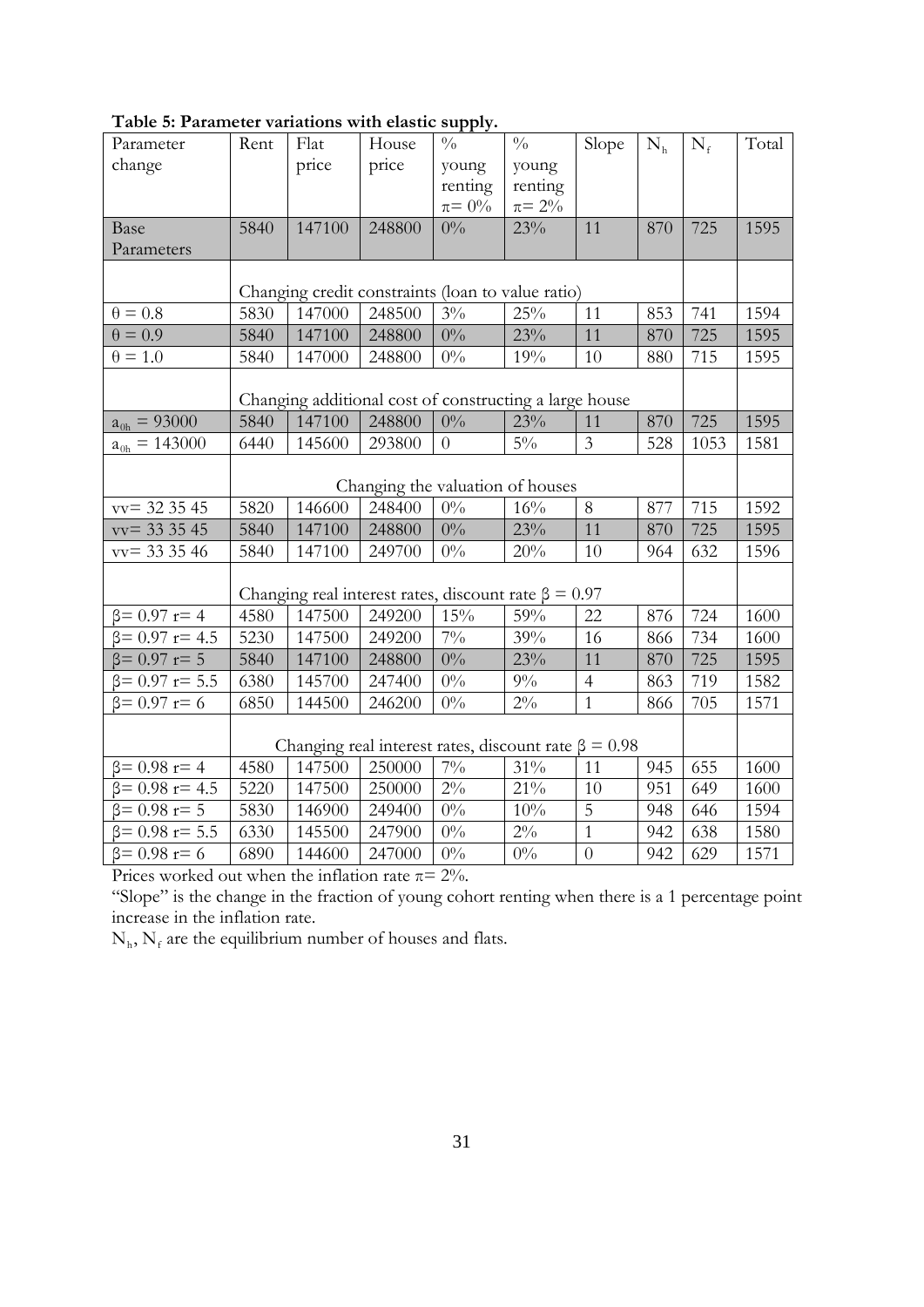Figure 1: Price of small houses as inflation increases. Inelastic supply,  $r = 5\%$ .



Figure 2: Fraction of young cohort renting as inflation increases. Inelastic supply,  $r = 5\%$ .

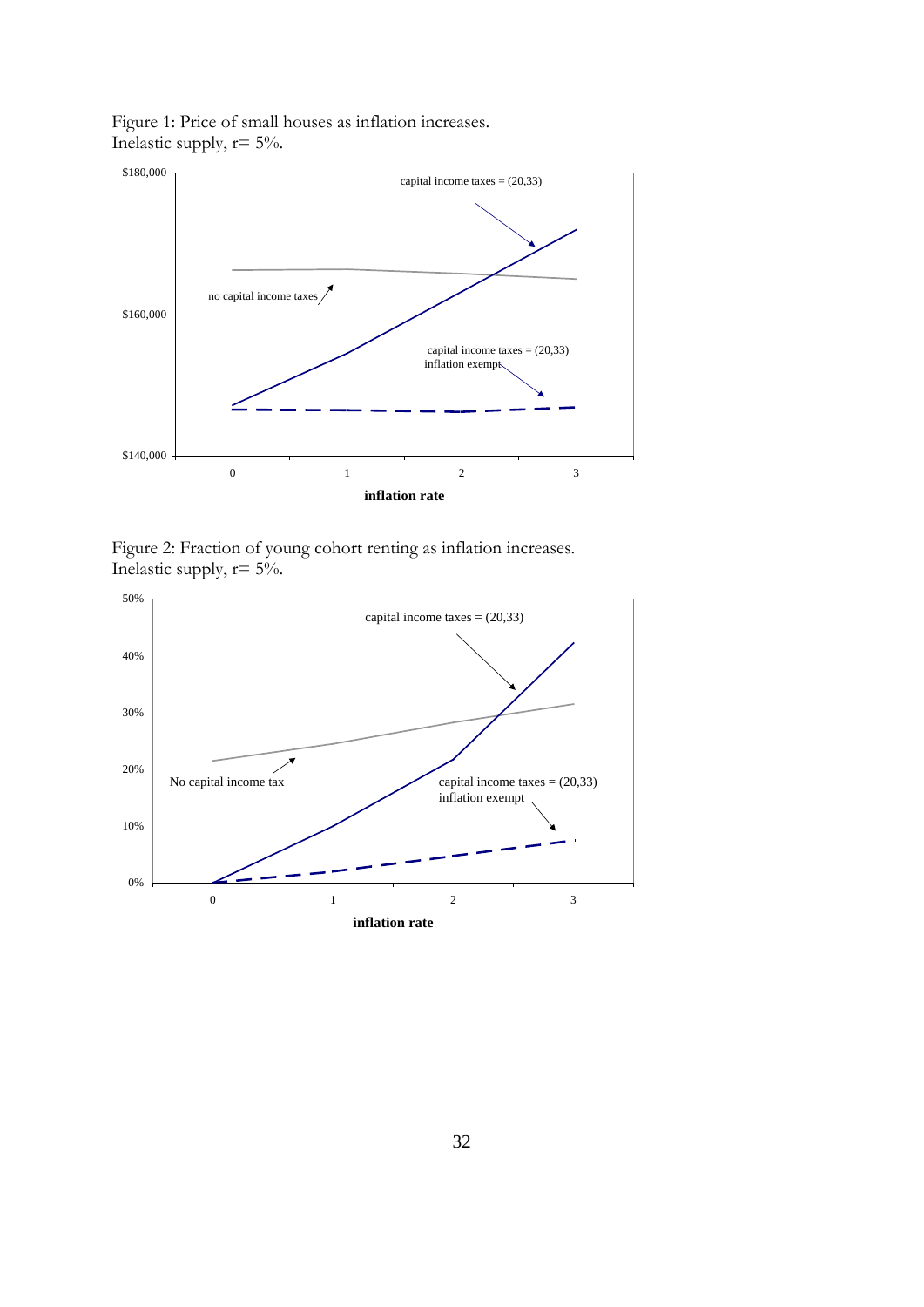

Figure 3: Fraction of young cohort renting as a function of tax and the inflation rate Inelastic supply,  $r = 5\%$ .

Figure 4: Rent as inflation increases. Elastic supply,  $r = 5\%$ .

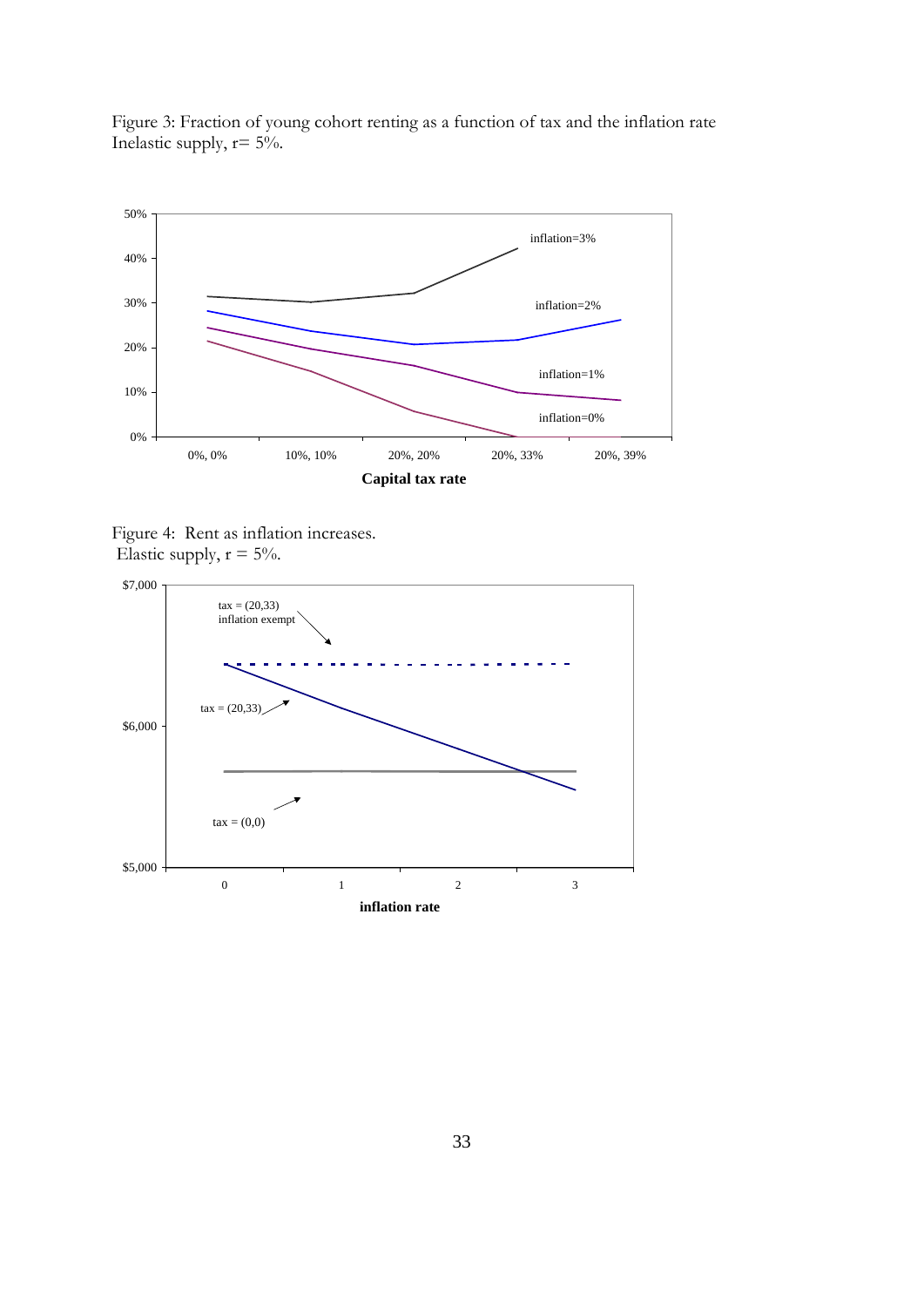Figure 5: Welfare change when inflation increases from 0% to 3% Inelastic supply,  $\tan = (20\%, 33\%)$  r= 5%



Figure 6: Welfare change when inflation increases from 0% to 3% Elastic and inelastic supply, tax =  $(20\%, 33\%)$  r= 5%.

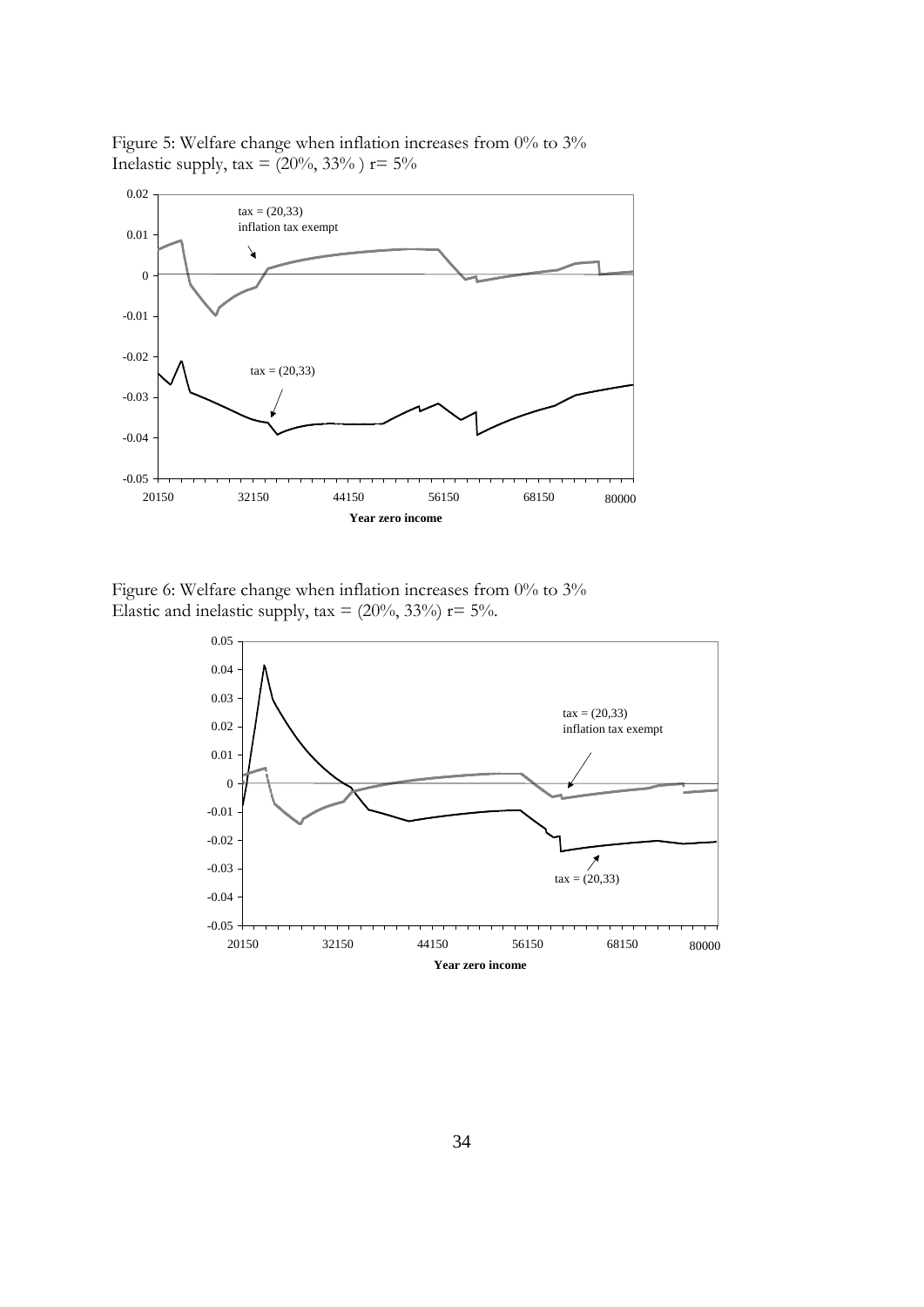#### **REFERENCES**

Aaron, H. 1976, 'Inflation and the income tax', *American Economic Review,* vol. 66(2), pp. 193-199.

Aiyagari, S. 1994, 'Uninsured idiosyncratic risk and aggregate saving', *Quarterly Journal of Economics,* vol. 109, pp. 659-84.

Chambers, M., Garriga, C. and Schlagenhauf, D. 2009, 'The loan structure and housing tenure decisions in an equilibrium model of mortgage choice', *Review of Economic Dynamics,* vol. 12, pp. 444-468.

Coleman, A. 2007. 'Credit constraints and housing markets in New Zealand', Reserve Bank of New Zealand Discussion Paper 2007/11.

Coleman, A. 2010. 'The long term effects of capital gains taxes in New Zealand', *New Zealand Economic Papers,* vol. 44(2), pp. 159-177.

Feldstein, M. 1996, 'The costs and benefits of going from low inflation to price stability', NBER Working Paper 5469.

Feldstein, M. 1997, 'Capital income taxes and the benefits of price stability', NBER Working Paper 6200.

Fischer, S. and Summers, L. 1989, 'Should Governments learn to live with inflation', *American Economic Review,* vol. 79(2), pp. 382-388.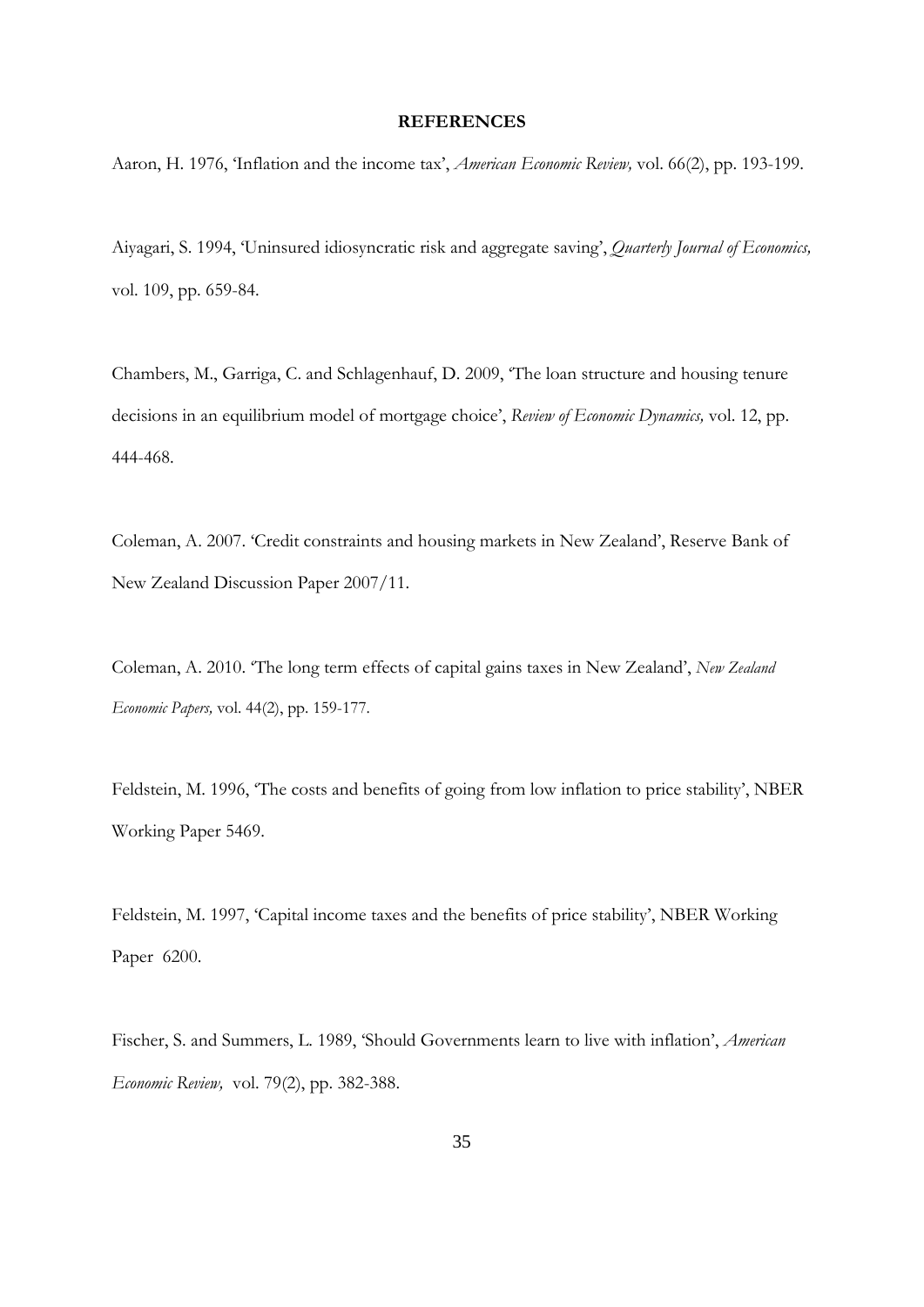Hayashi, F., Ito, T., and Slemrod, J. 1988, 'Housing finance imperfections and private saving: a comparative simulation analysis of the U.S. and Japan', *Journal of the Japanese and International Economies,* vol. 2, pp. 215-238.

Jeske, K. 2005, 'Macroeconomic models with heterogeneous agents and housing', *Economic Review (Federal Reserve Bank of Atlanta),* vol. 2005(Q4), pp. 34-56.

Kearl, J. 1979, 'Inflation, Mortgages and Housing', *Journal of Political Economy*, vol. 87(5), pp. 1115- 1138.

Kiyotaki, N., Michaelides, A. and Nikolov, K. 2011, 'Winners and Losers in housing markets', *Journal of Money, Credit, and Banking,* vol. 43(2-3), pp. 255-296.

<span id="page-35-0"></span>Li, W. and Yao R. 2007, 'The lifecycle effects of house price changes', *Journal of Money, Credit and Banking,* vol. 39(6), pp. 1375-1409.

Litzenberger, R. and Sosin, H. 1977, 'Taxation and the incidence of homeownership across income groups', *Journal of Finance,* vol. 33(3), pp. 947 – 961.

Modigliani, F. 1976, 'Some economic implications of the indexing of financial assets with special references to mortgages', pp. 90-116 in Monti, M. (ed) *The new inflation and monetary policy*, Macmillan, London and Basingstoke.